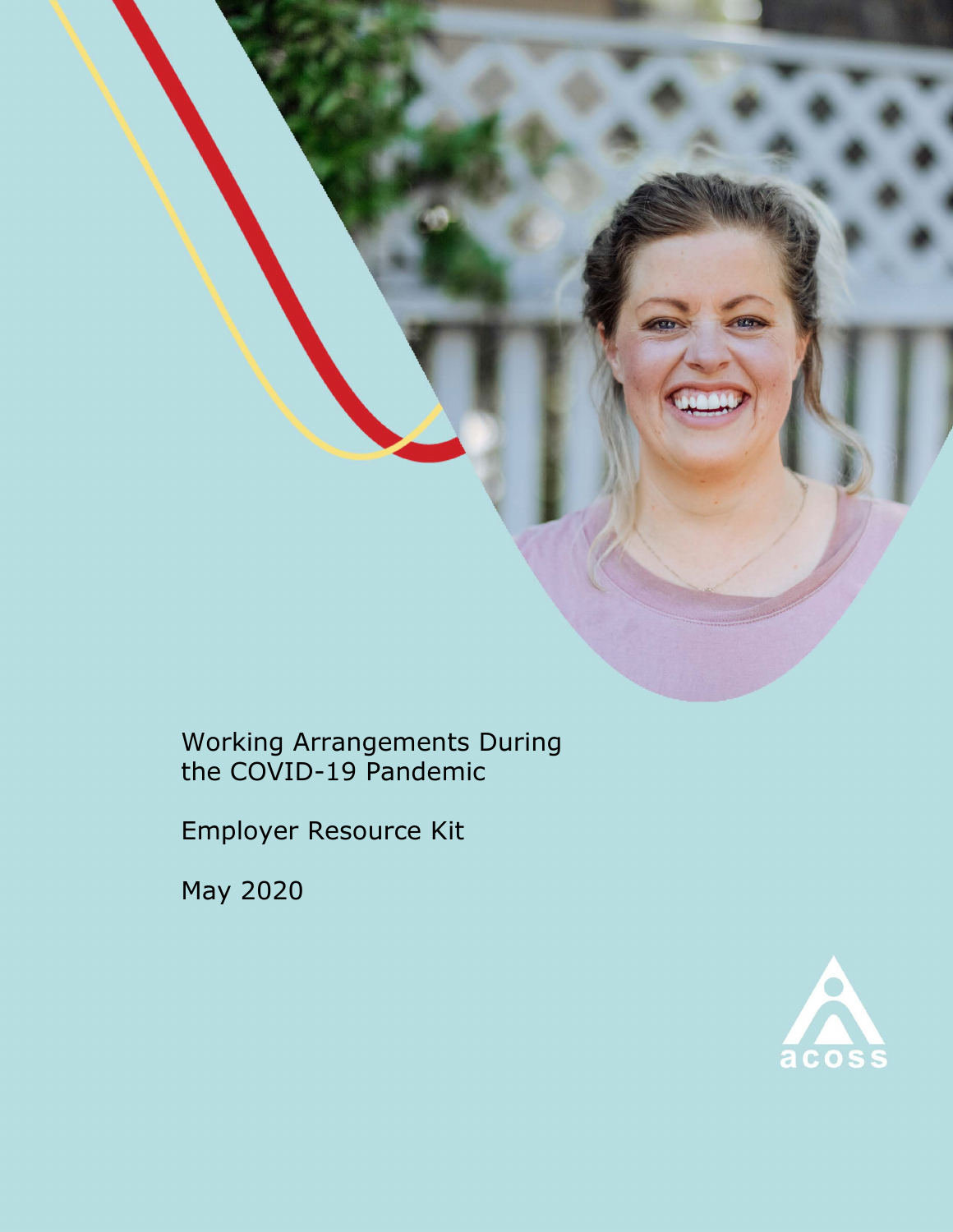## **PART 2: Template Policies**

| Model Interim Working From Home & Variation of Working Hours Policy 9 |  |
|-----------------------------------------------------------------------|--|
|                                                                       |  |
|                                                                       |  |
|                                                                       |  |
|                                                                       |  |
|                                                                       |  |
|                                                                       |  |
|                                                                       |  |
|                                                                       |  |
| Employee Request for Flexible Working Hours (COVID-19)  14            |  |
| Employee Working from Home Agreement (COVID-19)  15                   |  |
|                                                                       |  |
|                                                                       |  |
| Detailed Workstation Ergonomics Self-Assessment19                     |  |
|                                                                       |  |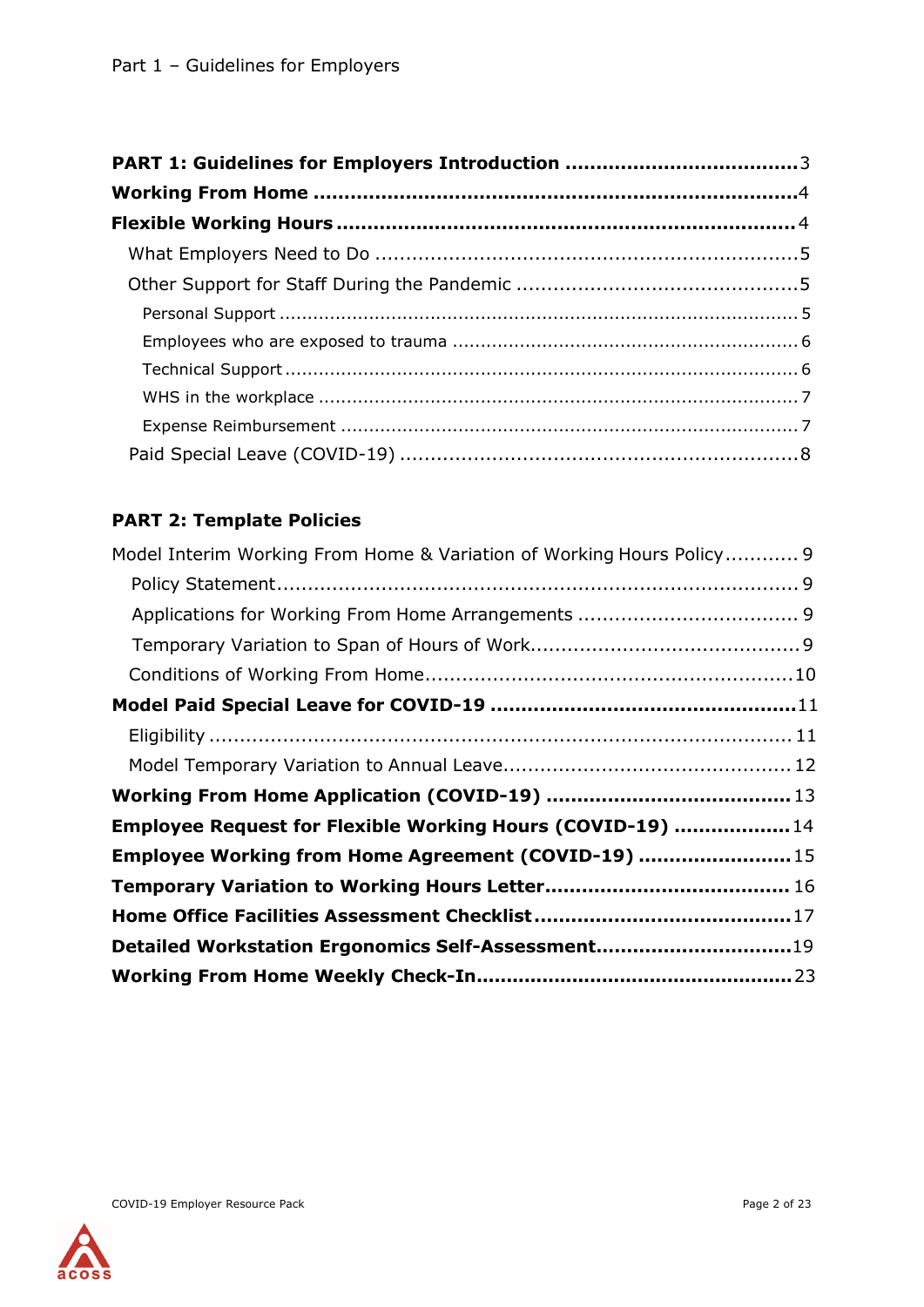#### Part 1 – Guidelines for Employers

### <span id="page-2-0"></span>**Introduction**

Many employers will have policies, practices and guidelines in place to govern working arrangements including working from home, flexible work arrangements and flexible working hours. These will be documented in enterprise bargaining agreements (EBAs) and / or contracts of employment and / or organisational policies.

The COVID-19 pandemic is an unprecedented time for all of us and many employers are struggling to make the rapid responses required to keep staff in jobs and service delivery on track.

This guide is intended to provide some additional resources you may find useful during this pandemic.

We recommend that employers monitor updates from the [Fair Work Commission.](https://www.fwc.gov.au/about-us/coronavirus-covid-19-updates-advice#field-content-1-heading)

Disclaimer:

*The contents of this Employer Resource Kit are general in nature and do not take into account the circumstances of individual organisations, their working conditions or the particular industrial instruments that govern terms and conditions of employment. This Employer Resource Kit does not constitute legal or human resources advice and readers are encouraged to seek their own advice for their own circumstances.*

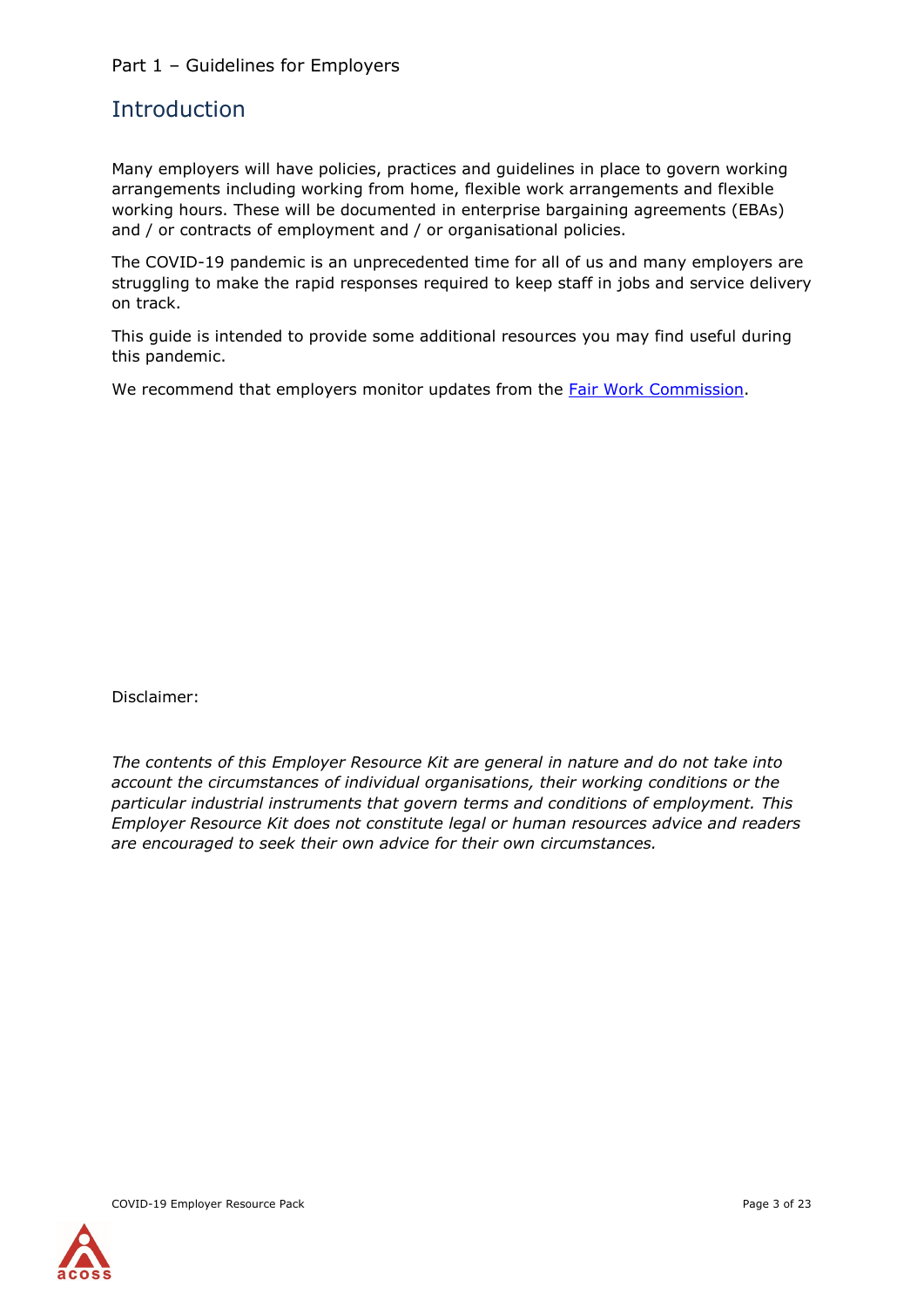## Working From Home

As of the time of writing, the Federal Government has advised that if employees can perform their work from home, they should do so. In addition, many employees currently have children learning from home either by choice or necessity and they are therefore required to work from home.

Employers must consult with employees on an individual basis to ensure that their own circumstances can be accommodated by working from home (as well as varying working hours – see below).

As employers are responsible for the health and safety of employees while they are working from home, it is imperative that the employee complete and return an assessment of their home office facilities. This will enable the employer to manage risks and provide the necessary equipment. Employers should also provide information about ergonomic working to mitigate risks.

Working from home arrangements must be in writing with the employee agreeing to conditions such as being available and abiding by organisational policies.

<span id="page-3-0"></span>This resource kit contains the necessary paperwork to support working from home. It is largely designed for organisations that are office based however templates can be modified and adapted for workplaces undertaking direct service provision.

## Flexible Working Hours

Many employers are bound by a fixed span of hours in the relevant award, Enterprise Bargaining Agreements or contract of employment however, most Enterprise Bargaining Agreements contain a provision for flexible hours at the employee's request.

We recommend that employers be prepared, on request from an employee, to make temporary variations to current conditions on the basis of requirements driven by the COVID-19 pandemic, these may include but are not limited to:

- 1. The need to keep as many workers in employment as possible;
- 2. Protecting the health of workers using public transport to travel to work, particularly in the case of frontline workers who are unable to work remotely; and
- 3. Accommodating the needs of individual workers including childcare and elder care.

For some employees, limited supervision of children is required but those with younger children will need to spend more of the standard working day caring for them. It makes sense, therefore, to advise employees to request additional flexibility in working hours that will enable them to complete their work and to discuss and agree to this with the employer

Flexibility can be in the form of:

- A greater span of hours during which work can be performed.
- The opportunity to work in broken shifts to accommodate caring responsibilities.
- Changing start and finish times so that employees can travel to work during nonpeak times either by public transport (which will be less crowded) or using their own vehicles (when road traffic is lighter).
- For part-time workers, spreading current hours of work over more days of the week.

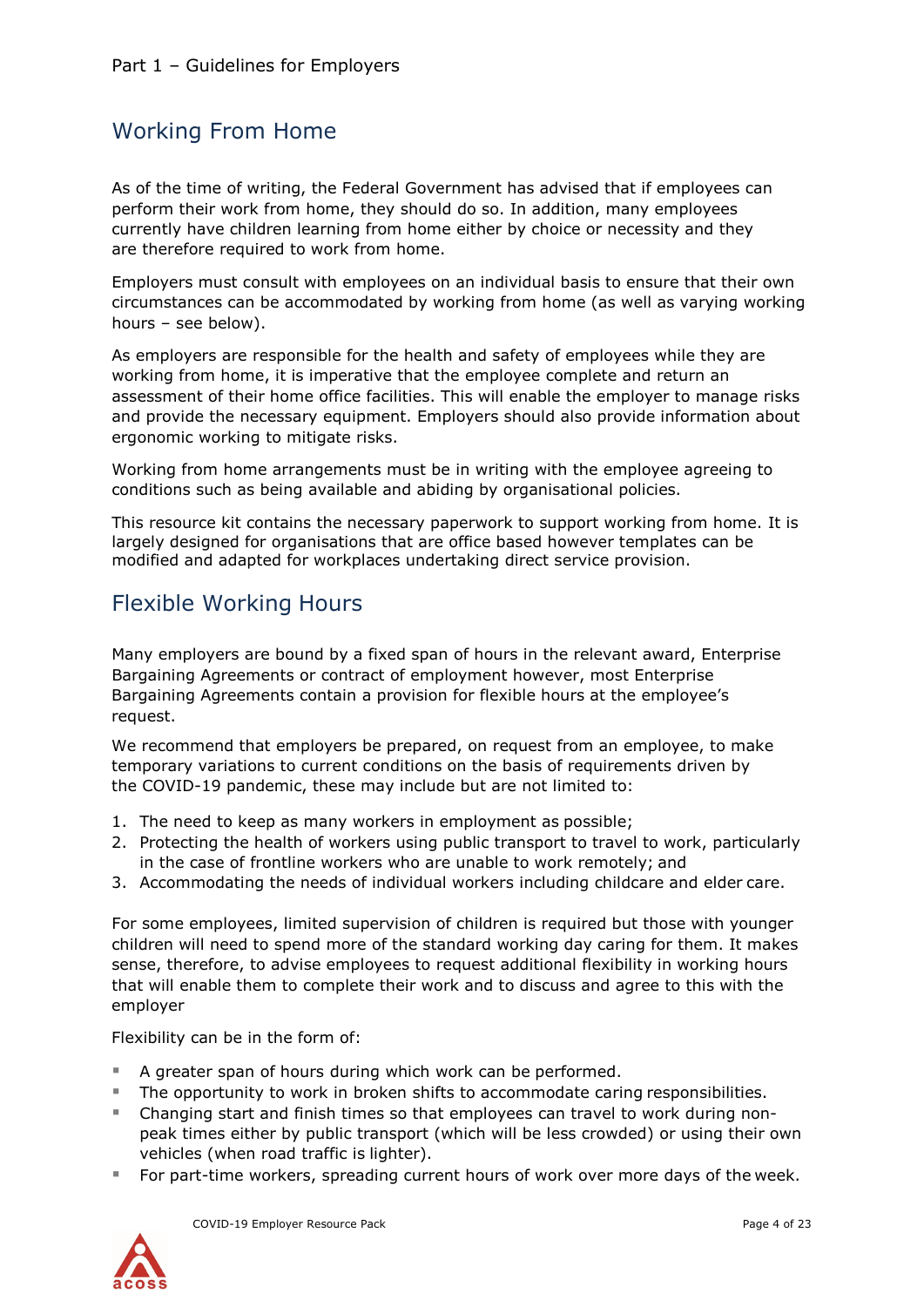## <span id="page-4-0"></span>What Employers Need to Do

- 1. Consult with employees about the need for flexible arrangements
- 2. Develop a policy in consultation with employees to be in place for the duration of the pandemic (i.e., there is a sunset clause in it) – see model policy and procedure.
- 3. Issue the policy to all workers.
- 4. Invite workers to apply for revised working hours.
- 5. Consider all requests promptly and provide a reason in writing to employees if their request is declined and how they may appeal, or what action they need to take so that the request can be approved
- 6. For approved requests, confirm in writing with a temporary working hours variation letter (sample attached).

## <span id="page-4-1"></span>Other Support for Staff During the Pandemic

#### <span id="page-4-2"></span>Personal Support

The pandemic will impact more than an employee's working life. Many employees will be under increased strain at home, with children or other relatives in the house / apartment, partners or flat mates also working from home. There will be an emotional impact on employees as they deal with the uncertainty of the pandemic and many will experience anxiety, stress, fear, anger and even grief. In turn, they may experience difficulty concentrating at work and productivity may be reduced.

Employers can take additional steps to support employees with their emotional journey, for example by:

- Communicating to employees that it is not a reflection on them if they feel stressed when working from home. Working from home does not suit all employees for a variety of reasons.
- Providing information to employees about where to find mental health support such as **Black Dog Institute**, [Beyond Blue](https://www.beyondblue.org.au/) etc. - these are all available 24/7 and are free and reliable.
- Providing all employees with information about online free training on infection control and information about the [Workers Health Centre](https://www.workershealth.com.au/) which can provide remote assessment for working from home arrangements
- When employees are also caring for children, employers should support employees wishing to allocate 'child' and 'work' times as a means to reduce stress on both the employee and the child and to facilitate good work practices. This may require creativity in planning flexible hours.
- Clearly communicating to employees that they should not work excessive hours or work without regular breaks
- Making time to have regular 'check-ins' to assess how the employee is coping on a personal level and providing the psychological safety to do this – see template on page 22 of this guide
- Setting shorter-term goals
- Delaying deadlines on non-essential work

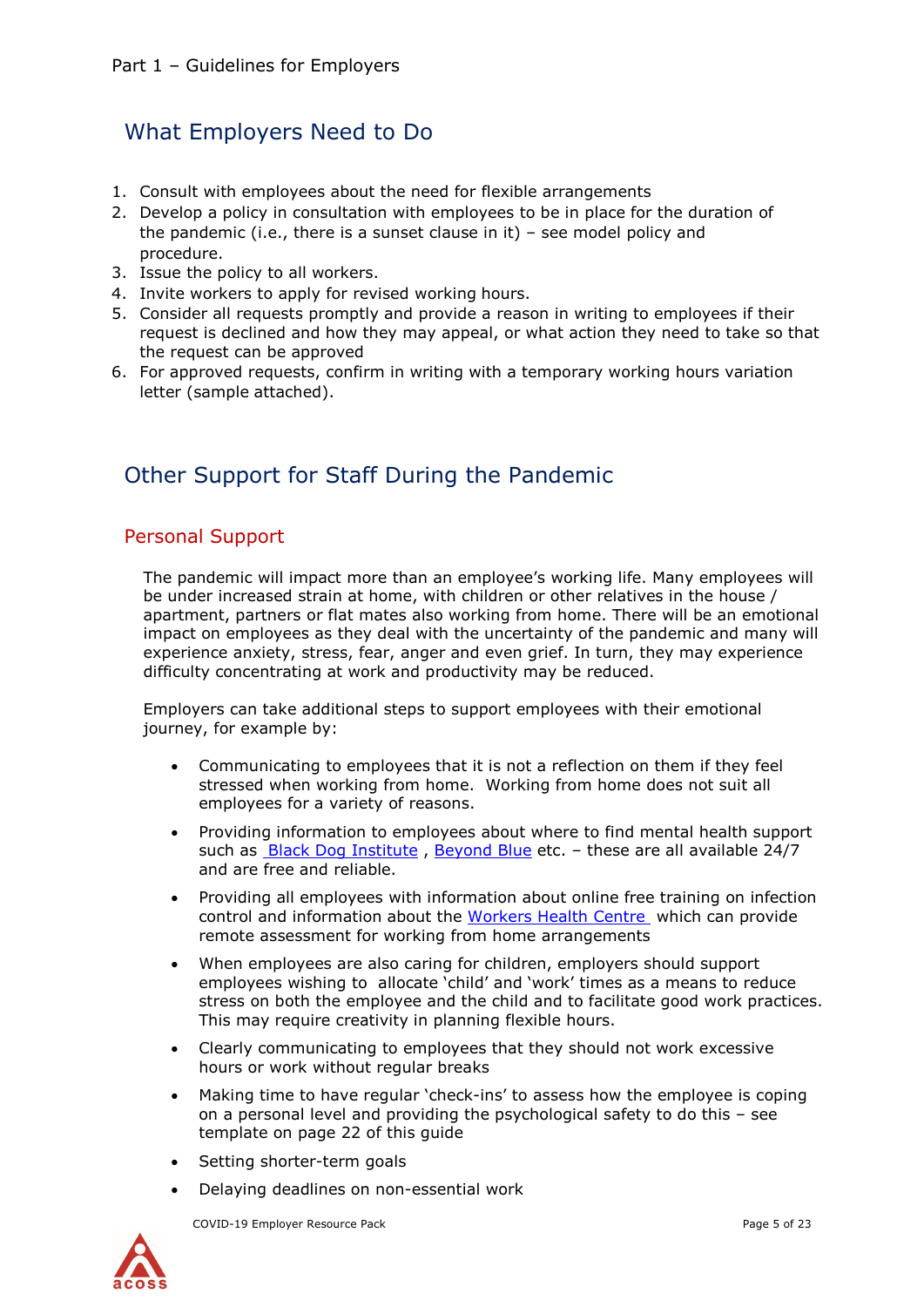#### Part 1 – Guidelines for Employers

- Reminding employees of the Employee Assistance Program (if there is one)
- Being intentional with scheduling social time for employees (e.g. using Zoom)
- Consider conducting a short, confidential survey to take a reading on how employees are really doing
- Actively discouraging employees from using their bedroom as an office. It is essential that all employees can 'go home' to their bedroom to avoid sleep and other disturbances. This is especially the case when employees are involved in any sort of trauma exposed work
- Encouraging the use of headphones in share-houses to protect the privacy and confidentiality of clients.

#### Employees who are exposed to trauma

- Employees who are exposed to any sort of trauma should be provided with advice on how to access specialist trauma support such as [RDVSA.](https://www.rape-dvservices.org.au/) The phone number and online contact details should be provided to all employees exposed to trauma.
- RDVSA also provides an online self-assessment tool for employees and managers who are working with trauma. The CEO or other senior manager in any organisation dealing with trauma should contact [RDVSA](https://www.rape-dvservices.org.au/) and negotiate for all their employees to utilize this tool.
- Where it is evident that an employee is [suffering](https://www.rape-dvservices.org.au/) from vicarious trauma, immediate action should be taken to contact RDVSA and seek professional advice and support.

#### Technical Support

Many employees have been thrown into remote working arrangements and have had to come to grips with technology quickly. Some employees struggle more than others and will benefit most from providing access to additional training, support on specific questions and links to online tips. IT departments or providers can play a significantly helpful role here.

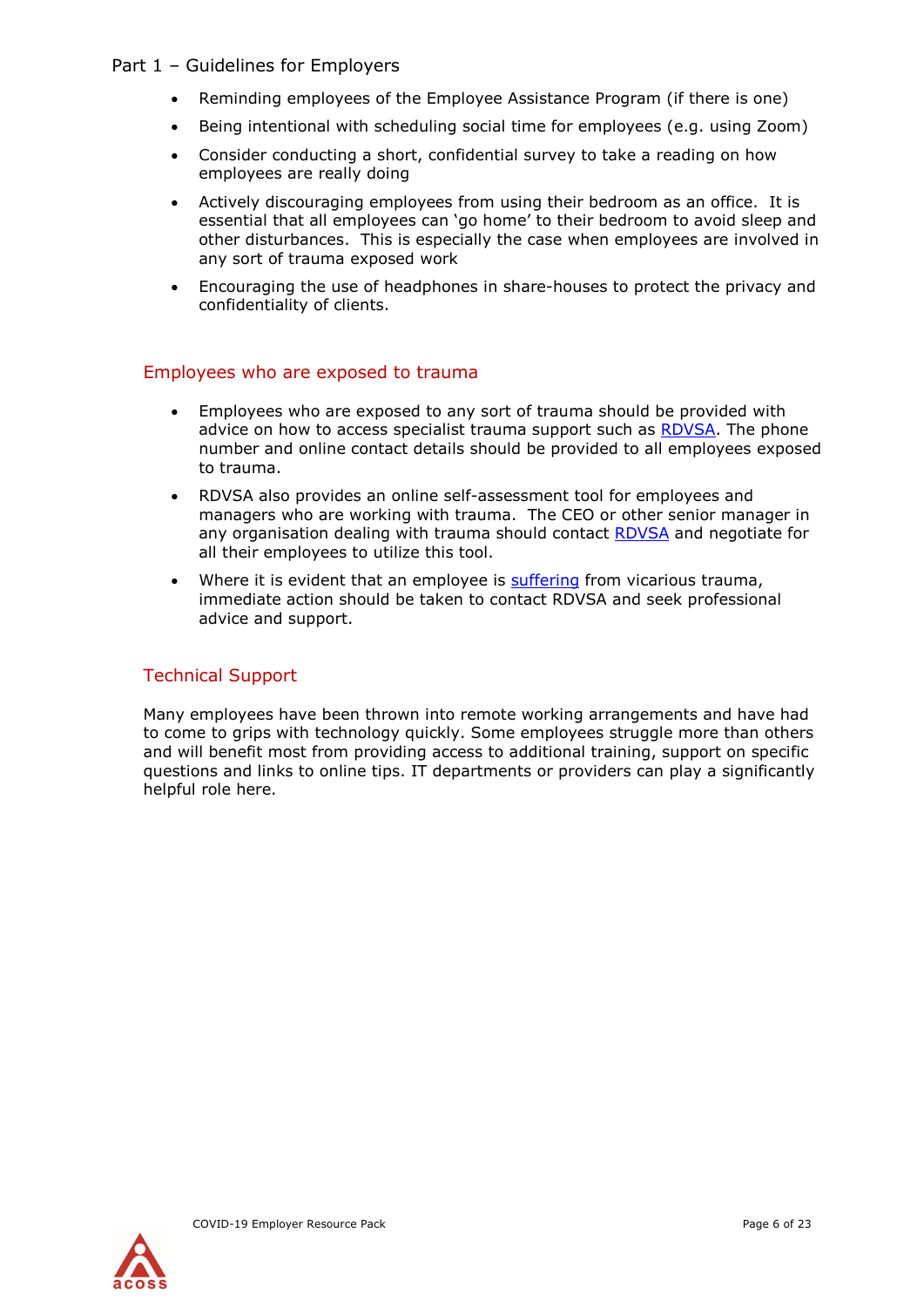## WHS in the workplace

Where employees are attending the office or workplace employers must ensure:

- Adequate soap, access to clean water, paper towels and hand sanitiser is available and that Health posters are displayed throughout the workplace reminding people to observe COVID cleaning and hygiene standards.
- There is adequate provision for social distancing between workstations and that 'hot desking' and common use of pens, keyboards etc. is avoided, or that COVID standard cleaning is practiced.
- Cleaners are aware of and implementing COVOID standard cleaning procedures in line with Health authority standards.
- That there is a safe and clean area for meals, with provisions for social distancing

## <span id="page-6-1"></span><span id="page-6-0"></span>Expense Reimbursement

Some employees may see an increase in personal expenditure as a result of temporary changes to work arrangements. Examples of how employers can provide support are:

- If frontline employees are able to travel to work in their own vehicle to avoid the contamination risk, employers can elect to reimburse them for parking expenses
- Employees working from home might be using their personal internet access to perform work and employers can consider providing an allowance to cover the professional use or paying for it directly
- Purchasing equipment needed for safe working such as ergonomic chairs, desks, monitors and monitor stands
- Purchasing equipment such as printers/scanners
- Providing stationery

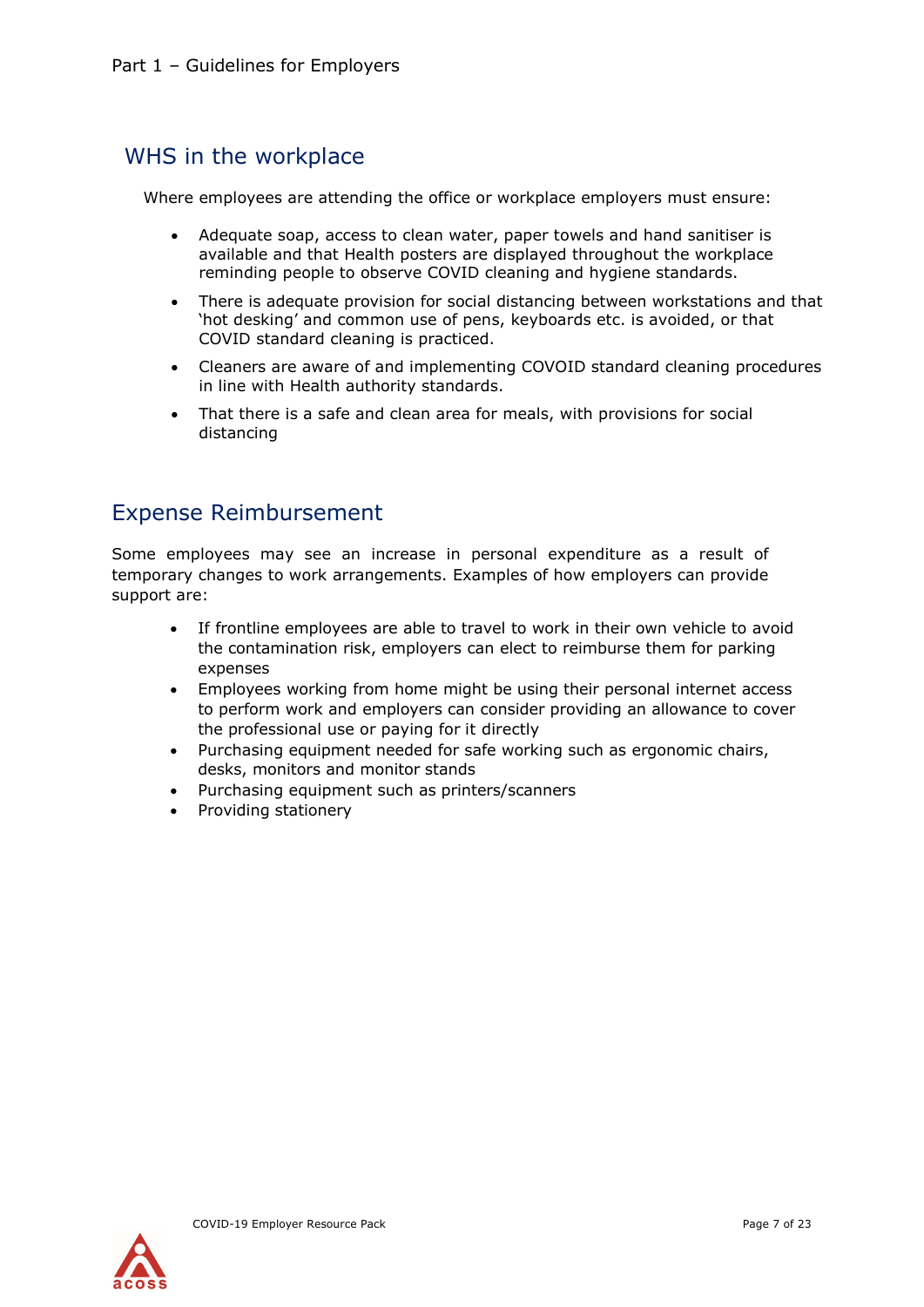## Paid Special Leave (COVID-19)

<span id="page-7-0"></span>The ACTU recommends that organisations implement a minimum of two weeks paid COVID Special Leave to provide additional leave for those impacted by COVID-19. Paid Special Leave is provided in addition to other accrued leave and does not require employees to deplete their leave entitlements prior to accessing PSL.

Employers can elect to provide Paid Special Leave for employees in the following circumstances:

- 1. An employee is required to self-isolate by government or medical authorities, or is acting on the advice of a medical practitioner and cannot work from home
- 2. An employee is waiting for test results and cannot perform duties from home
- 3. An employee is required to abide by measures taken by government or medical authorities in response to the pandemic (for example, an [enforceable](https://coronavirus.fairwork.gov.au/coronavirus-and-australian-workplace-laws/list-of-enforceable-government-directions-during-coronavirus) [government direction](https://coronavirus.fairwork.gov.au/coronavirus-and-australian-workplace-laws/list-of-enforceable-government-directions-during-coronavirus) restricting nonessential businesses)
- 4. An employee has received a positive COVID-19 diagnosis, is asymptomatic or has mild symptoms and cannot work from home
- 5. An employee has caring responsibilities including for children impacted by school closures
- 6. An employee is providing support to friends and relatives in isolation
- 7. An employee cannot perform their duties from home and has to self-isolate after contact with a confirmed case
- 8. An employee is unable to work because of COVID-19 symptoms and has exhausted their paid personal (sick) leave

Most organisations have by now, implemented some form of Paid Special Leave. The Australian Council of Social Service has implemented 4 weeks' Paid Special Leave (COVID-19).

Of note is that employers need to ensure that employees are aware that the Paid Special Leave Policy will be revoked once the pandemic is declared over.

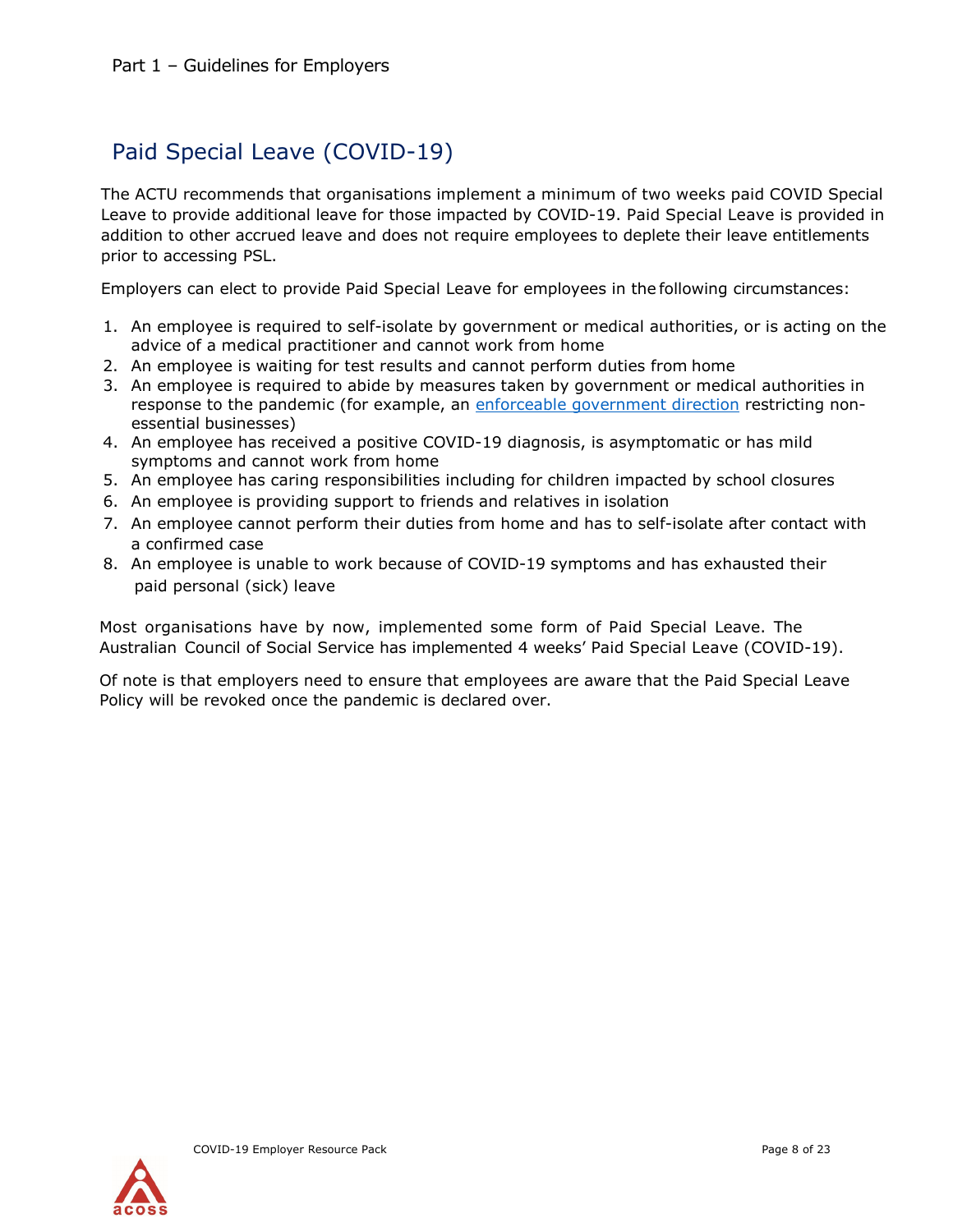## Model Interim Working From Home & Variation of Working Hours Policy

#### Policy Statement

During the worldwide pandemic of the coronavirus (known as COVID-19), the organisation recognises that the Australian government has advised that, wherever possible, employees should work from home. The organisation supports this advice in an effort to contain the spread of COVID-19, its impact on the Australian community and the need to protect job security as much as possible.

<span id="page-8-1"></span><span id="page-8-0"></span>As a result, the organisation has temporarily put in place a revised Working From Home Policy for the duration of the COVID-19 pandemic. This policy and its associated procedures are detailed below. This policy and its associated procedures will be deemed to be revoked on a date chosen by the organisation, in accordance with federal or state government directives regarding the COVID-19 pandemic.

The organisation is committed to putting in place the necessary structures and supports to enable employees to work from home where possible. The organisation recognises that some employees in front line service roles will not be able to work from home and that this policy may not apply to them. In this case, different working arrangements will be made, at the discretion of the organisation.

#### Applications for Working From Home Arrangements

All workers are able to apply for a Working From Home (WFH) Arrangement by completing the relevant application form.

The organisation will take into account the following factors as well as other factors pertinent to the organisation when determining whether to approve the WFH application:

- The Australian governments' (state and federal) directives at any given time
- <span id="page-8-2"></span>Whether the employee's work is in front line service provision
- Whether the work can be conducted at a location other than the organisation's premises
- The cost involved in setting the employee up to work from home (e.g. information and communication technology costs)

#### Temporary Variation to Span of Hours of Work

Employees may request a temporary variation to their hours of work to accommodate family responsibilities, elder care responsibilities and other requirements mandated by state or federal governments during the COVID-19 pandemic.

<span id="page-8-3"></span>The organisation will consider requests for a temporary variation to working hours recognising that these requests may be contrary to current organisational policy, EBA requirements or contracts of employment.

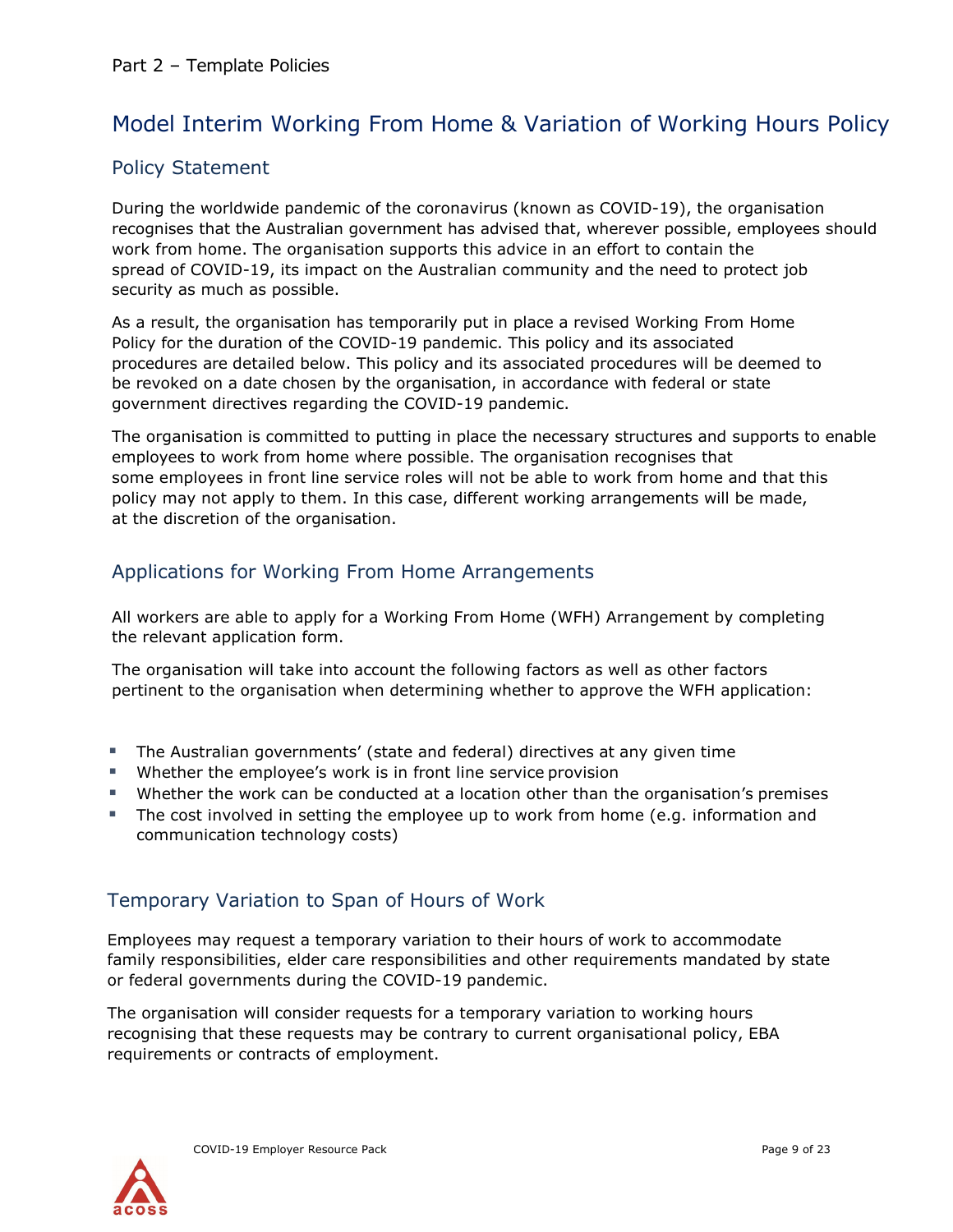When the organisation approves a temporary variation to hours of work, the following conditions apply:

- The employee agrees in writing that the change to working hours is a temporary variation to contracted working hours and the working hours will revert to the contracted hours after the COVID-19 pandemic is over
- The employee agrees to perform work at his / her ordinary time rate regardless of the time of day the work is performed

### Conditions of Working From Home

Employees who are permitted to work from home must abide by the following rules:

- <span id="page-9-0"></span>Any changes to WFH conditions are notified immediately to *insert title*
- The employee understands that all organisational policies and procedures apply to the WFH arrangement
- **The employee agrees that the WFH agreement changes or ceases in line with** government (state and federal) COVID-19 directives
- The employee agrees that the organisation's pre-COVID-19 policies and procedures apply once the COVID-19 arrangements are no longer required
- The employee agrees that contracted terms and conditions will apply once the COVID-19 arrangements are no longer required
- **The employee signs a Working From Home Agreement**

The organisation will supply the necessary equipment and software to enable effective working from home situations. The organisation will consult with employees where this is not practical or presents significant financial investment.

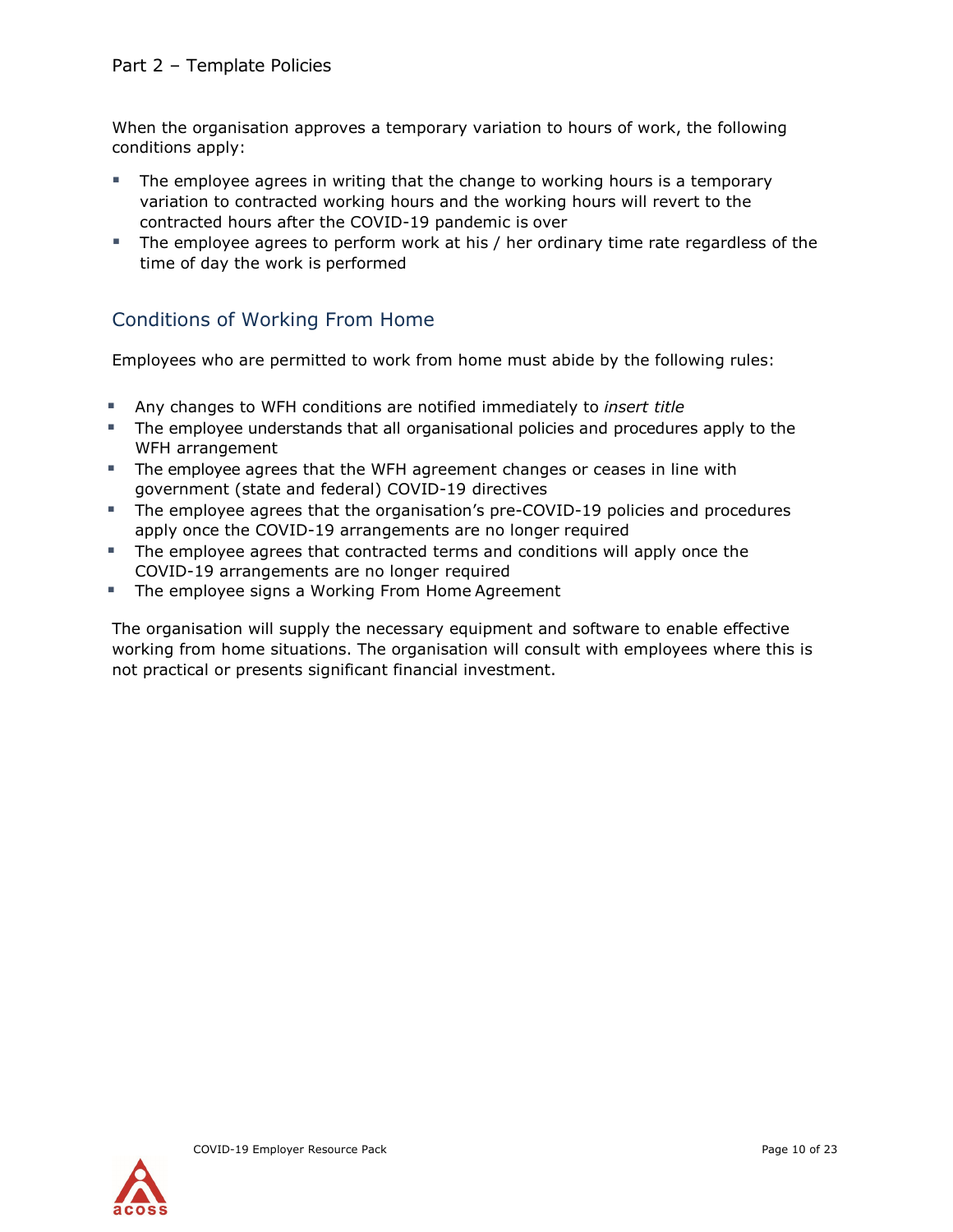## Model Paid Special Leave for COVID-19

<span id="page-10-0"></span>During the worldwide pandemic of the coronavirus (known as COVID-19), organisation is providing Paid Special Leave for COVID-19 (PSL) of up to xxx weeks for all permanent employees. PSL is available immediately in full for all eligible employees and does not have to be accrued.

This policy and its associated procedures will be deemed to be revoked on a date chosen by the organisation, in accordance with federal or state government directives regarding the COVID-19 pandemic.

#### **Eligibility**

Employees are able to access up to xxx weeks' PSL if:

- <span id="page-10-1"></span>• They are required to self-isolate by government or medical authorities, or they are acting on the advice of a medical practitioner and they cannot work from home
- They are waiting for test results and cannot perform duties from home
- They are required to abide by measures taken by government or medical authorities in response to the pandemic (for example, an [enforceable government direction](https://coronavirus.fairwork.gov.au/coronavirus-and-australian-workplace-laws/list-of-enforceable-government-directions-during-coronavirus) restricting non-essential businesses)
- They have received a positive COVID-19 diagnosis, are asymptomatic or have mild symptoms and cannot work from home
- They have caring responsibilities including for children impacted by school closures
- They are providing support to friends and relatives in isolation
- They cannot perform their duties from home and have to self-isolate after contact with a confirmed case
- They are unable to work because of COVID-19 symptoms and they have exhausted their paid personal (sick) leave

To access PSL, employees must:

- Advise their supervisor as soon as possible (even after the leave has started)
- Advise the reason for taking pandemic leave
- Try to estimate how long they will be away from work
- Provide evidence such as a doctor's certificate if requested
- Complete and submit a Leave Application Form via normal procedures.

Employees are not required to access their paid leave before taking PSL. PSL counts towards service.

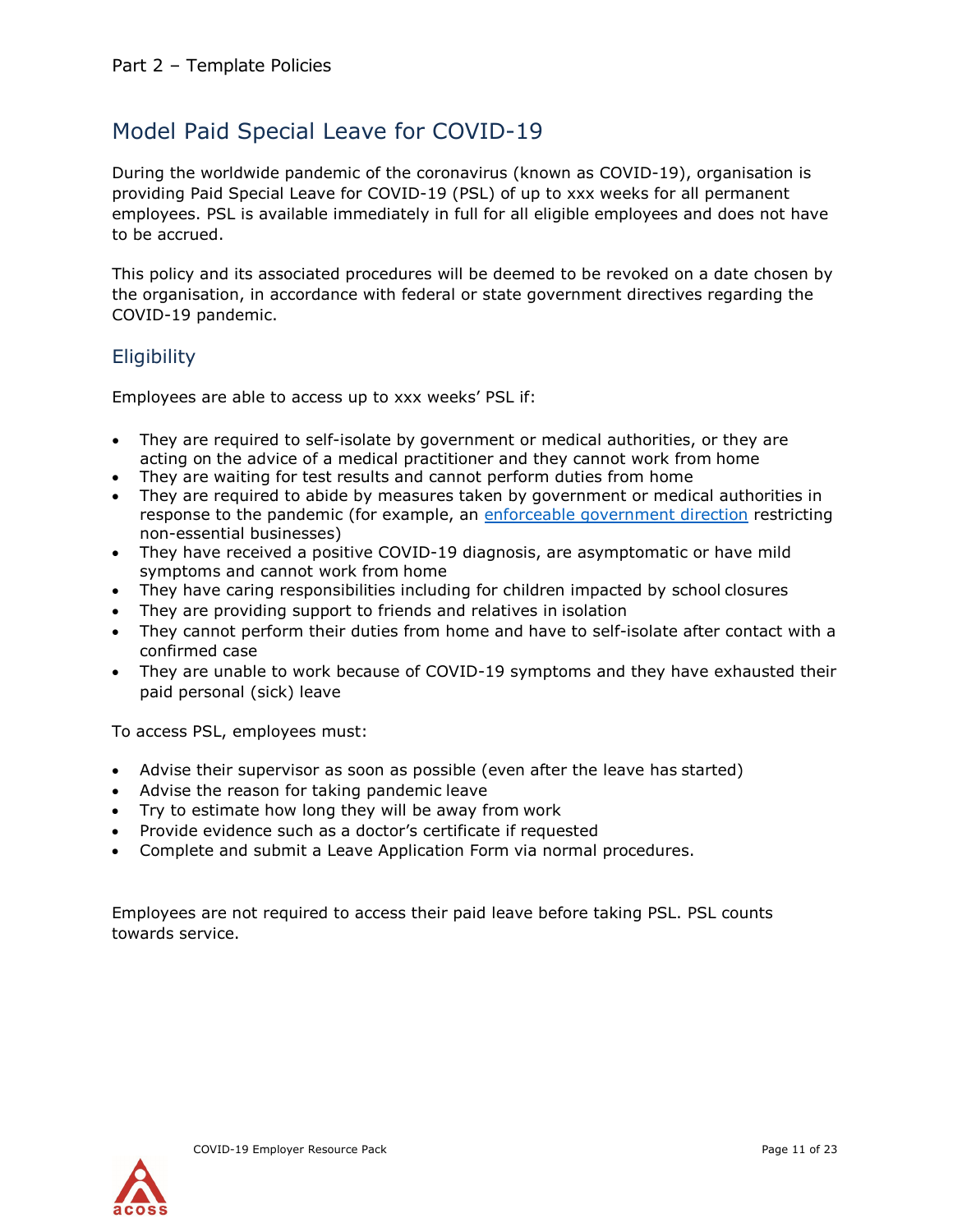#### Model Temporary Variation to Annual Leave

<span id="page-11-0"></span>Under the *insert award name*, employees can elect to take their annual leave at half pay, and double their time off work, if the employer agrees. This means an employee gets 1 week's annual leave payment (including annual leave loading if applicable) for every 2 weeks of annual leave they take. The agreement must be in writing and the employer needs to keep it as a record. The leave needs to start before 30 June 2020 but can finish after that date.

Employees wishing to take annual leave at half pay must apply in writing (email) to their supervisor and complete a Leave Application Form. Supervisors will approve the agreement in writing (email).

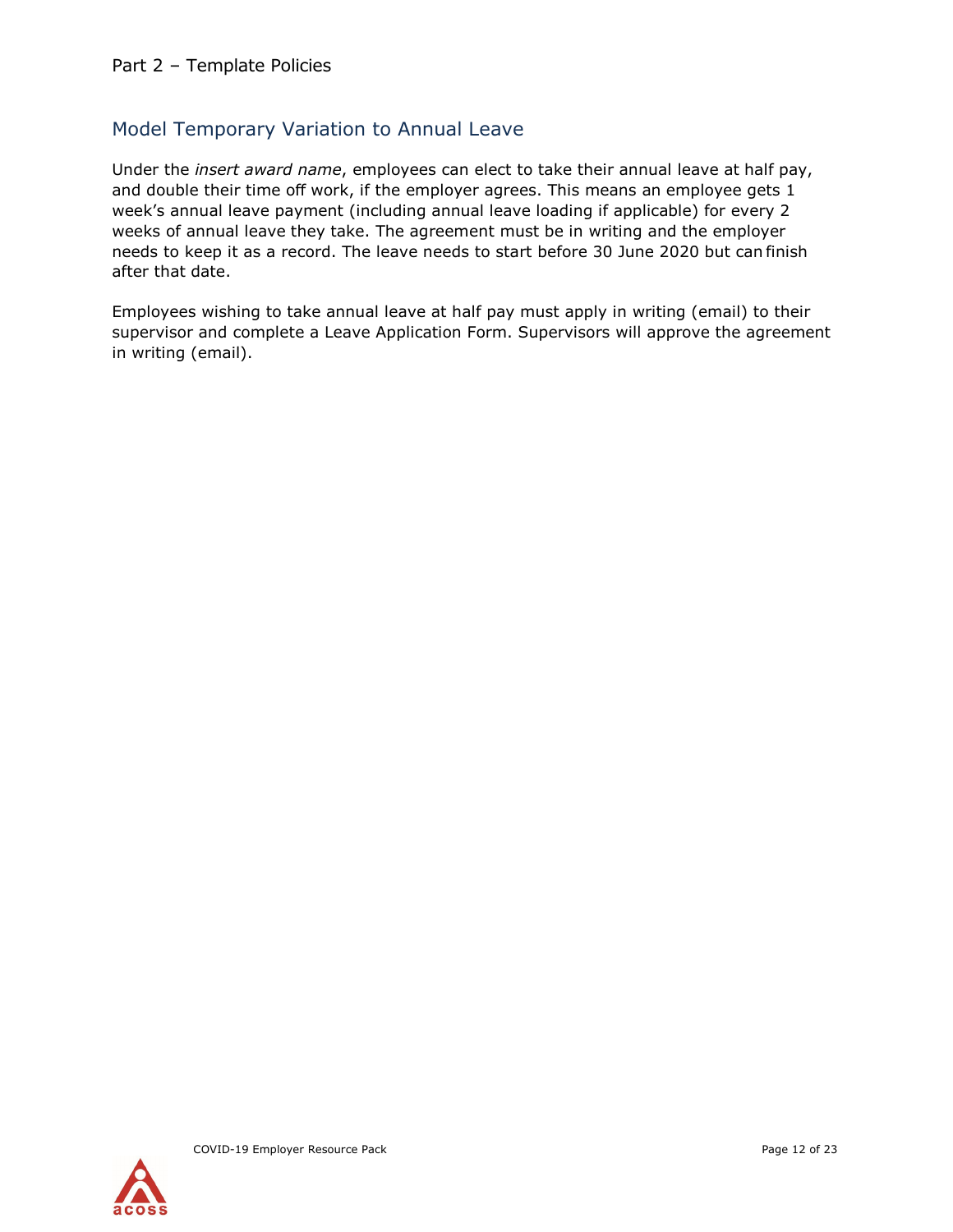# Working From Home Application (COVID-19)

<span id="page-12-0"></span>

| <b>Employee Name</b>                     | Click here to enter text.                       |
|------------------------------------------|-------------------------------------------------|
| Position                                 | Click here to enter text.                       |
| <b>Employment Type</b>                   | $\Box$ Full-Time $\Box$ Part-Time $\Box$ Casual |
| Description of work to be done from home | Click here to enter text.                       |
| Home office address                      | Click here to enter text.                       |
| Contact number                           | Click here to enter text.                       |

| <b>General Information</b>                  |                                                                                      |
|---------------------------------------------|--------------------------------------------------------------------------------------|
| Do you have any existing injuries or        | $\Box$ No                                                                            |
| concerns?                                   | $\Box$ Yes – specify:                                                                |
|                                             |                                                                                      |
|                                             |                                                                                      |
| Start date of arrangement                   | Click here to enter a date.                                                          |
| End date of arrangement                     | $\Box$ When notification of COVID-19 pandemic<br>arrangements are no longer required |
| Hours worked in the home office<br>(weekly) | Click here to enter text.                                                            |
| Hours worked on-site<br>(weekly)            | Click here to enter text.                                                            |
| I have completed a WHS Assessment of        | $\Box$ Yes - attached                                                                |
| my home office facilities                   | $\Box$ Not yet                                                                       |
| Notes (if applicable)                       | Click here to enter text.                                                            |

| <b>Declaration</b> |                                  |
|--------------------|----------------------------------|
| Employee Signature |                                  |
|                    | Date   Click here to enter text. |

| Approved by    |                                  |
|----------------|----------------------------------|
| Name and Title |                                  |
| Signature      |                                  |
|                | Date   Click here to enter text. |

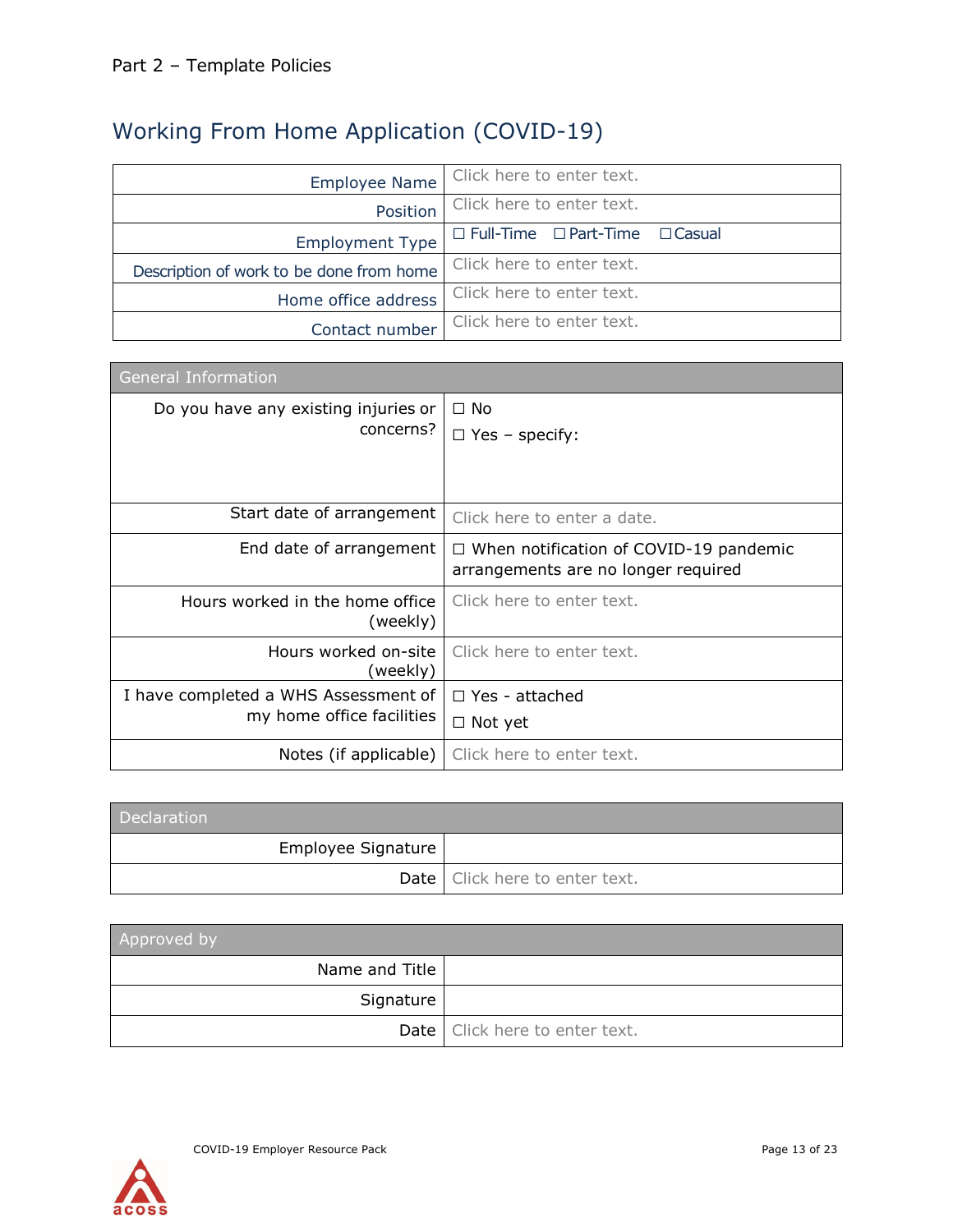# Employee Request for Flexible Working Hours (COVID-19)

<span id="page-13-0"></span>

|                | Employee Name   Click here to enter text. |
|----------------|-------------------------------------------|
|                | Position   Click here to enter text.      |
| Contact Number | Click here to enter text.                 |

| <b>Working Hours</b>                                                                                                                 |                                                                                 |                              |                               |  |
|--------------------------------------------------------------------------------------------------------------------------------------|---------------------------------------------------------------------------------|------------------------------|-------------------------------|--|
| Current working hours                                                                                                                | Day                                                                             | <b>Number</b><br>of<br>Hours | <b>Start and Finish Times</b> |  |
|                                                                                                                                      | Mon                                                                             |                              |                               |  |
|                                                                                                                                      | Tues                                                                            |                              |                               |  |
|                                                                                                                                      | Wed                                                                             |                              |                               |  |
|                                                                                                                                      | <b>Thurs</b>                                                                    |                              |                               |  |
|                                                                                                                                      | Fri                                                                             |                              |                               |  |
| Proposed variation to working<br>hours                                                                                               | Day                                                                             | Number<br>of<br>Hours        | <b>Start and Finish Times</b> |  |
|                                                                                                                                      | Mon                                                                             |                              |                               |  |
|                                                                                                                                      | Tues                                                                            |                              |                               |  |
|                                                                                                                                      | Wed                                                                             |                              |                               |  |
|                                                                                                                                      | <b>Thurs</b>                                                                    |                              |                               |  |
|                                                                                                                                      | Fri                                                                             |                              |                               |  |
| Reason for requesting<br>variation to working hours                                                                                  | Click here to enter a date.                                                     |                              |                               |  |
| Start date of arrangement                                                                                                            | Click here to enter a date.                                                     |                              |                               |  |
| End date of arrangement                                                                                                              | □ On notification of COVID-19 pandemic<br>arrangements no longer being required |                              |                               |  |
| $\Box$ I understand that my normal rate of pay will apply to any work performed outside the<br>organisation's standard span of hours |                                                                                 |                              |                               |  |
| Notes (if applicable)                                                                                                                | Click here to enter text.                                                       |                              |                               |  |

| Declaration        |                                  |
|--------------------|----------------------------------|
| Employee Signature |                                  |
|                    | Date   Click here to enter text. |

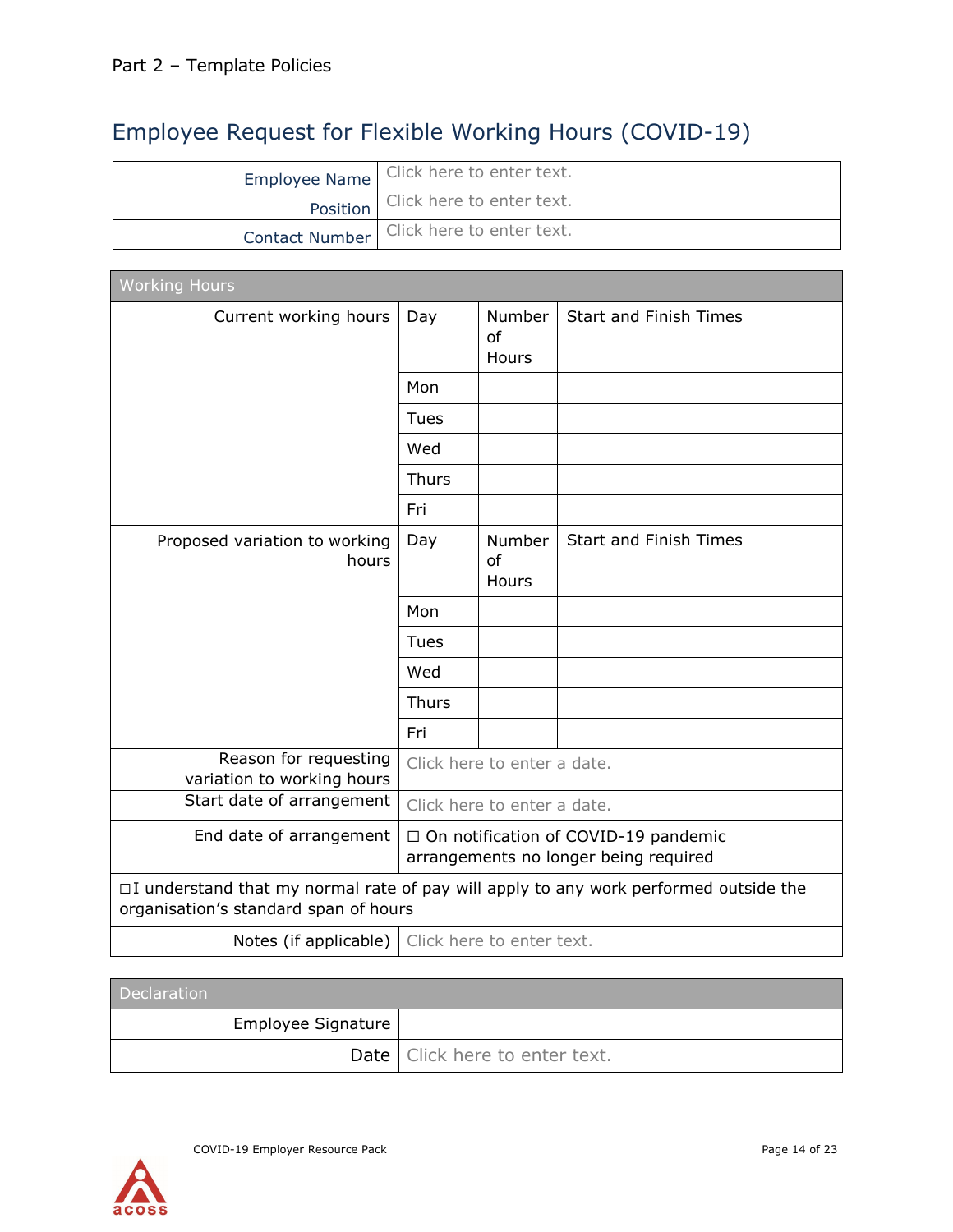# Employee Working from Home Agreement (COVID-19)

<span id="page-14-0"></span>

| <b>Employee Agreement</b>                                                                                                                                                                                                                                                                                                                                                                                            |                          |
|----------------------------------------------------------------------------------------------------------------------------------------------------------------------------------------------------------------------------------------------------------------------------------------------------------------------------------------------------------------------------------------------------------------------|--------------------------|
| I have conducted an independent inspection of my home-based work site and<br>confirm that it complies with my organisation's work health and safety policy.<br>I agree that if compliance changes, I will advise my manager immediately.                                                                                                                                                                             | $\Box$ I Agree           |
| My home-based work site contains a Type C First Aid Kit, either my own or<br>one supplied by my organisation.                                                                                                                                                                                                                                                                                                        | $\Box$ I Agree           |
| The computer from which I will be working (if it does not belong to my<br>organisation) has adequate virus protection.                                                                                                                                                                                                                                                                                               | $\Box$ I Agree           |
|                                                                                                                                                                                                                                                                                                                                                                                                                      | $\Box$ Not<br>applicable |
| I understand that the terms and conditions of my employment remain<br>unchanged while I am working from home.                                                                                                                                                                                                                                                                                                        | $\Box$ I Agree           |
| I understand that and the organisation's policies and procedures continue to<br>apply while I am working from home.                                                                                                                                                                                                                                                                                                  | $\Box$ I Agree           |
| I agree to report any work-related injury, incident or illness immediately to<br>my manager and other relevant staff members.                                                                                                                                                                                                                                                                                        | $\Box$ I Agree           |
| I will advise my manager of any changes that could affect this agreement<br>wherever possible in advance and as soon as possible when new issues arise.                                                                                                                                                                                                                                                              | $\Box$ I Agree           |
| I will be contactable during all agreed work hours, perform my duties and<br>deliver agreed outcomes while working from home.                                                                                                                                                                                                                                                                                        | $\Box$ I Agree           |
| I will participate in review discussions with my manager about the<br>effectiveness of this arrangement, be receptive to feedback and take steps to<br>improve the arrangement if required.                                                                                                                                                                                                                          | $\Box$ I Agree           |
| I acknowledge that this Agreement is subject to me complying with its terms<br>and conditions. If there is any failure on my part to comply with the terms and<br>conditions and/or my manager deems this Working from Home Arrangement is<br>not working as it should, my manager may review the arrangement with a<br>view to modifying or terminating the Agreement.                                              | $\Box$ I Agree           |
| I acknowledge that this Agreement has been entered on the basis of my<br>current role and my current home-based work site being assessed as meeting<br>WHS standards. I understand that if I move into a different role that is<br>unsuited to working from home and/or changes are made to my home-based<br>work site that make it unsafe, this arrangement may be reviewed and as a<br>result, modified or ceased. | $\Box$ I Agree           |
| I acknowledge that this Agreement is only for the duration of the COVID-19<br>pandemic which has necessitated different working arrangements and may<br>have required adjustments to my carer responsibilities.                                                                                                                                                                                                      | $\Box$ I Agree           |
| I understand that the organisation has the right to inspect my home office<br>facilities.                                                                                                                                                                                                                                                                                                                            | $\Box$ I Agree           |
| <b>Employee Name and Signature:</b>                                                                                                                                                                                                                                                                                                                                                                                  | Date:                    |

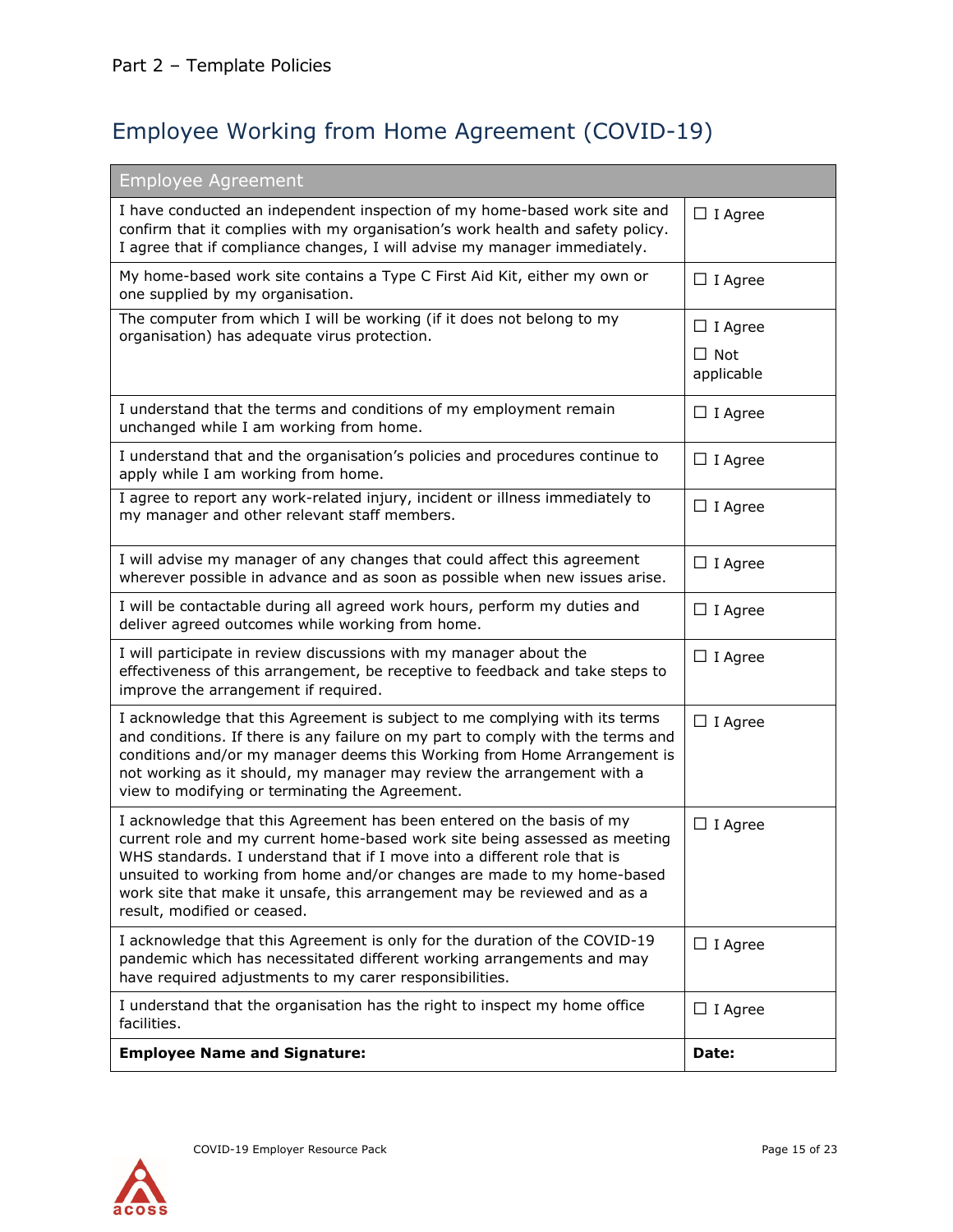## Temporary Variation to Working Hours Letter

Date

<span id="page-15-0"></span>Employee Name

By Email: insert

Dear Employee

We have considered your request to vary your working hours to suit your personal circumstances during the coronavirus pandemic.

We have approved your request on the following conditions:

- 1. This variation to your hours of work is temporary and your normal hours (start and finish times) will apply once the coronavirus arrangements cease to apply.
- 2. Your current rate of remuneration applies to any work you perform at any time of the day.
- 3. During the period of this variation, overtime rates do not apply to any work you perform outside our standard span of hours.
- 4. During the period of this variation, you do not accrue additional flex time as a result working outside our standard span of hours.

As agreed, your working hours are varied as of date, as follows:

*insert*

You are required to notify your manager should your circumstances and change and your need to vary your working hours again.

Please indicate your acceptance of these varied working hours and the associated conditions by signing and returning a copy of this letter by *insert date*.

Yours sincerely

Name

Title

I have read the above conditions and agree to abide by them. I understand that all other terms and conditions of my employment remain unchanged.

| Signed: |     | Date: |  |  |  |
|---------|-----|-------|--|--|--|
|         |     |       |  |  |  |
| $\sim$  | . . |       |  |  |  |

Employee Name:

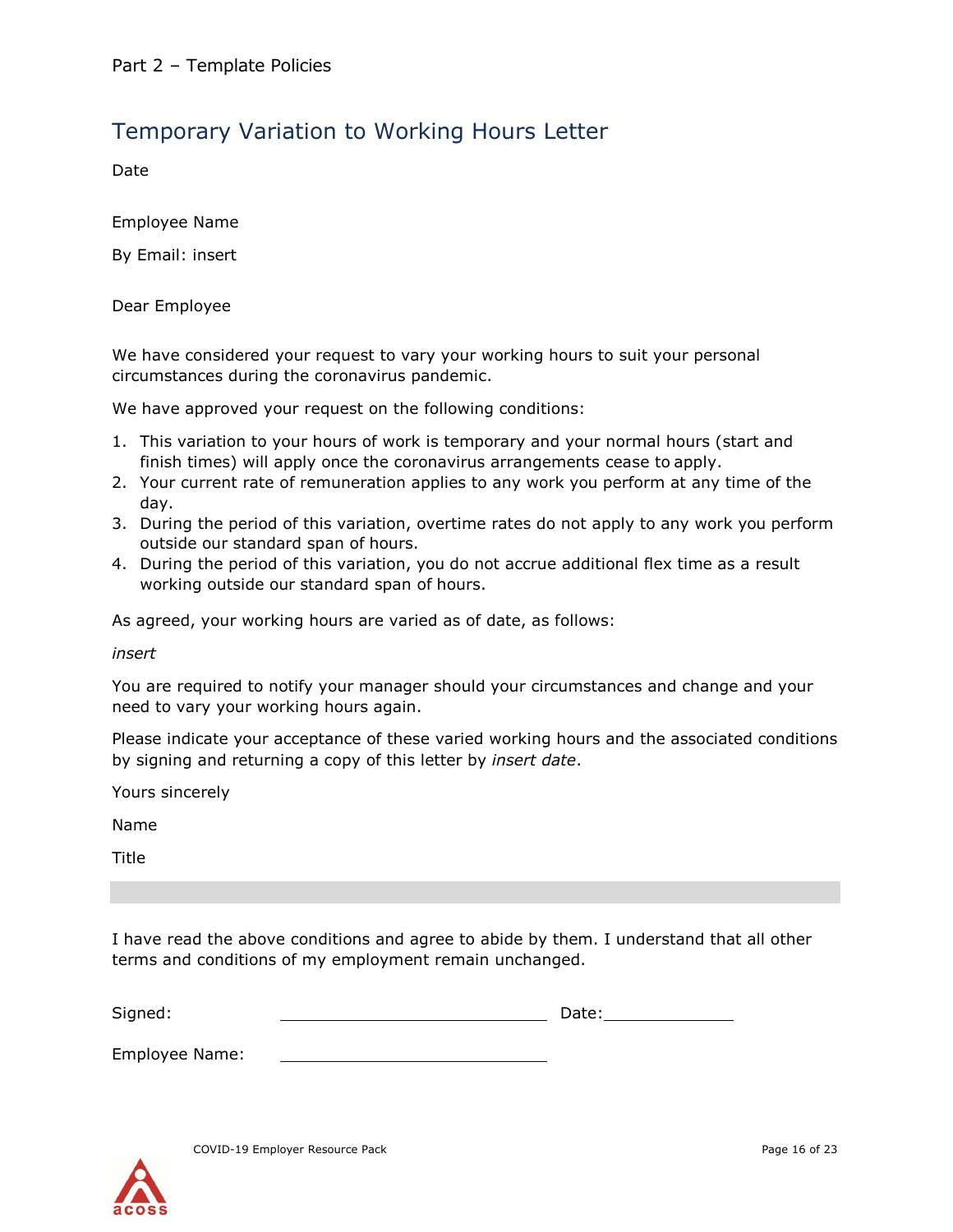## Home Office Facilities Assessment Checklist

<span id="page-16-0"></span>

| <b>Employee Name</b>                            | Click here to enter text. |
|-------------------------------------------------|---------------------------|
| Address of Working from Home / Off-site Working | Click here to enter text. |
| Assessment Conducted By                         | Click here to enter text. |
| Date Assessment Conducted                       | Click here to enter text. |

| <b>Assessment Checklist</b>                                                                                            |                      |  |  |  |  |  |  |
|------------------------------------------------------------------------------------------------------------------------|----------------------|--|--|--|--|--|--|
| Equipment                                                                                                              |                      |  |  |  |  |  |  |
| Are you working on a desktop computer?                                                                                 | $\Box$ Yes $\Box$ No |  |  |  |  |  |  |
| Are you working on a laptop?                                                                                           | $\Box$ Yes $\Box$ No |  |  |  |  |  |  |
| Do you have internet access?                                                                                           | $\Box$ Yes $\Box$ No |  |  |  |  |  |  |
| Do you have a mobile phone?                                                                                            | $\Box$ Yes $\Box$ No |  |  |  |  |  |  |
| Environment                                                                                                            |                      |  |  |  |  |  |  |
| Do you have a dedicated area for an office workspace on the premises?                                                  | $\Box$ Yes $\Box$ No |  |  |  |  |  |  |
| Is the work area segregated from other hazards in the home e.g. hot cooking<br>surfaces in the kitchen?                | $\Box$ Yes $\Box$ No |  |  |  |  |  |  |
| Is there adequate storage space for necessary supplies, documents and equipment?                                       | $\Box$ Yes $\Box$ No |  |  |  |  |  |  |
| Are the floor spaces / walkways free of trip hazards (cables etc.)?                                                    | $\Box$ Yes $\Box$ No |  |  |  |  |  |  |
| Is the lighting adequate for tasks being performed?                                                                    | $\Box$ Yes $\Box$ No |  |  |  |  |  |  |
| Are noise levels acceptable for work duties?                                                                           | $\Box$ Yes $\Box$ No |  |  |  |  |  |  |
| Is there sufficient space on the desk to write as well as do computer work?                                            | $\Box$ Yes $\Box$ No |  |  |  |  |  |  |
| Is the workstation arranged such that you don't twist your back or neck?                                               | $\Box$ Yes $\Box$ No |  |  |  |  |  |  |
| Is there safe and neat storage of cords/cables/phone lines?                                                            | $\Box$ Yes $\Box$ No |  |  |  |  |  |  |
| <b>Electrical Safety</b>                                                                                               |                      |  |  |  |  |  |  |
| Is the electrical equipment free from obvious external damage?                                                         | $\Box$ Yes $\Box$ No |  |  |  |  |  |  |
| Are there sufficient power points to avoid overloading?                                                                | $\Box$ Yes $\Box$ No |  |  |  |  |  |  |
| Are connectors, plugs and outlet sockets in a safe condition?                                                          | $\Box$ Yes $\Box$ No |  |  |  |  |  |  |
| Is electronic equipment sufficiently ventilated?                                                                       | □ Yes □ No           |  |  |  |  |  |  |
| <b>Emergency Procedures</b>                                                                                            |                      |  |  |  |  |  |  |
| Are emergency telephone numbers on hand?<br>□Closest Hospital<br>$\Box$ Police<br>□Local Doctor<br>□Manager/colleagues | $\Box$ Yes $\Box$ No |  |  |  |  |  |  |
| Do you have a first aid kit available?                                                                                 | $\Box$ Yes $\Box$ No |  |  |  |  |  |  |
| Are smoke detectors are installed, working and properly maintained?                                                    | $\Box$ Yes $\Box$ No |  |  |  |  |  |  |

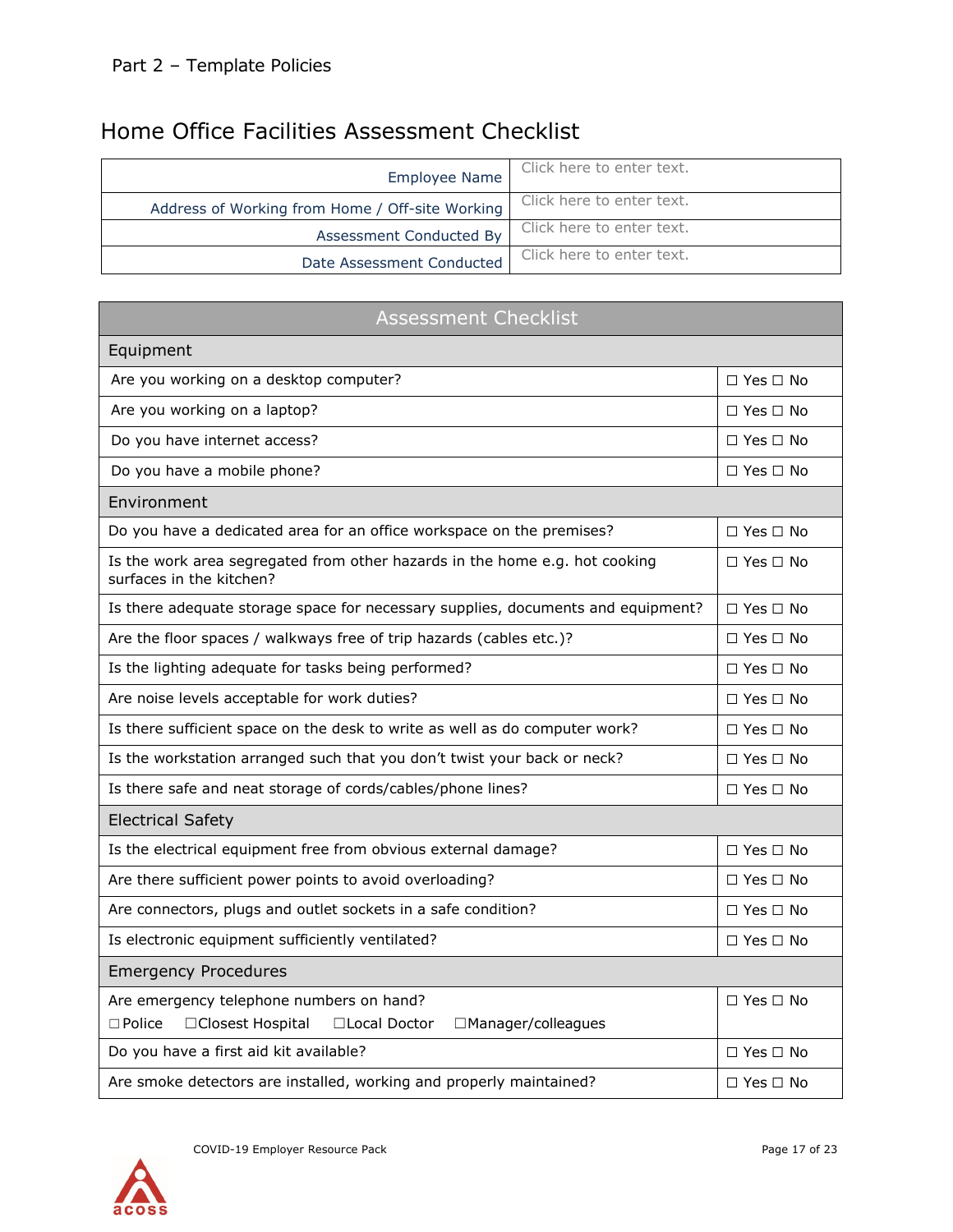| <b>Assessment Checklist</b>                                                                                                                                                                      |                         |
|--------------------------------------------------------------------------------------------------------------------------------------------------------------------------------------------------|-------------------------|
| Is the path to exit reasonably direct, free from trip hazards and not obstructed, to<br>allow easy exit in case of fire?                                                                         | $\Box$ Yes $\Box$ No    |
| <b>Ergonomic Assessment</b>                                                                                                                                                                      |                         |
| Is your computer screen approx. arm's length (600mm) away from you?                                                                                                                              | $\Box$ No<br>$\Box$ Yes |
| Does your eye level fall within the top third of monitor screen when looking straight<br>ahead?                                                                                                  | $\Box$ Yes $\Box$ No    |
| Note: if using a laptop a docking station or stand will need to be used to have<br>the screen reach eye level.                                                                                   |                         |
| Is your keyboard positioned directly in front of you?                                                                                                                                            | $\Box$ Yes $\Box$ No    |
| Keyboard placement notes: wrists maintained in neutral position - elbows should be<br>at 90 degrees, forearms parallel to the floor. Keyboard positioned 60 to 80mm from<br>the edge of the desk |                         |
| Is your mouse positioned directly next to the keyboard?                                                                                                                                          | $\Box$ Yes $\Box$ No    |
| Mouse placement notes: Elbows should be by the side when performing mouse<br>movements. Wrist kept in neutral when using the mouse (i.e. not inclined or tilted).                                |                         |
| Is the chair adjustable, by height, seat and backrest and has a stable base?                                                                                                                     | $\Box$ No<br>$\Box$ Yes |
| Does your chair have an adequate back rest, is adjustable for height and angle - to<br>provide lumbar support and maintain an up-right sitting position?                                         | $\Box$ Yes $\Box$ No    |
| Is your chair without arm rests?                                                                                                                                                                 | $\Box$ No<br>$\Box$ Yes |
| Are your legs at the correct angle when sitting?                                                                                                                                                 | $\Box$ No<br>$\Box$ Yes |
| Leg Placement Notes: Thighs should be parallel to the floor.                                                                                                                                     |                         |
| Is there sufficient leg space under your desk?                                                                                                                                                   | $\Box$ Yes $\Box$ No    |

<span id="page-17-0"></span>

| <b>Declaration</b>                                                           |                                  |  |  |  |  |  |
|------------------------------------------------------------------------------|----------------------------------|--|--|--|--|--|
| I confirm that the above information is correct to the best of my knowledge. |                                  |  |  |  |  |  |
| Employee Signature                                                           |                                  |  |  |  |  |  |
|                                                                              | Date   Click here to enter text. |  |  |  |  |  |

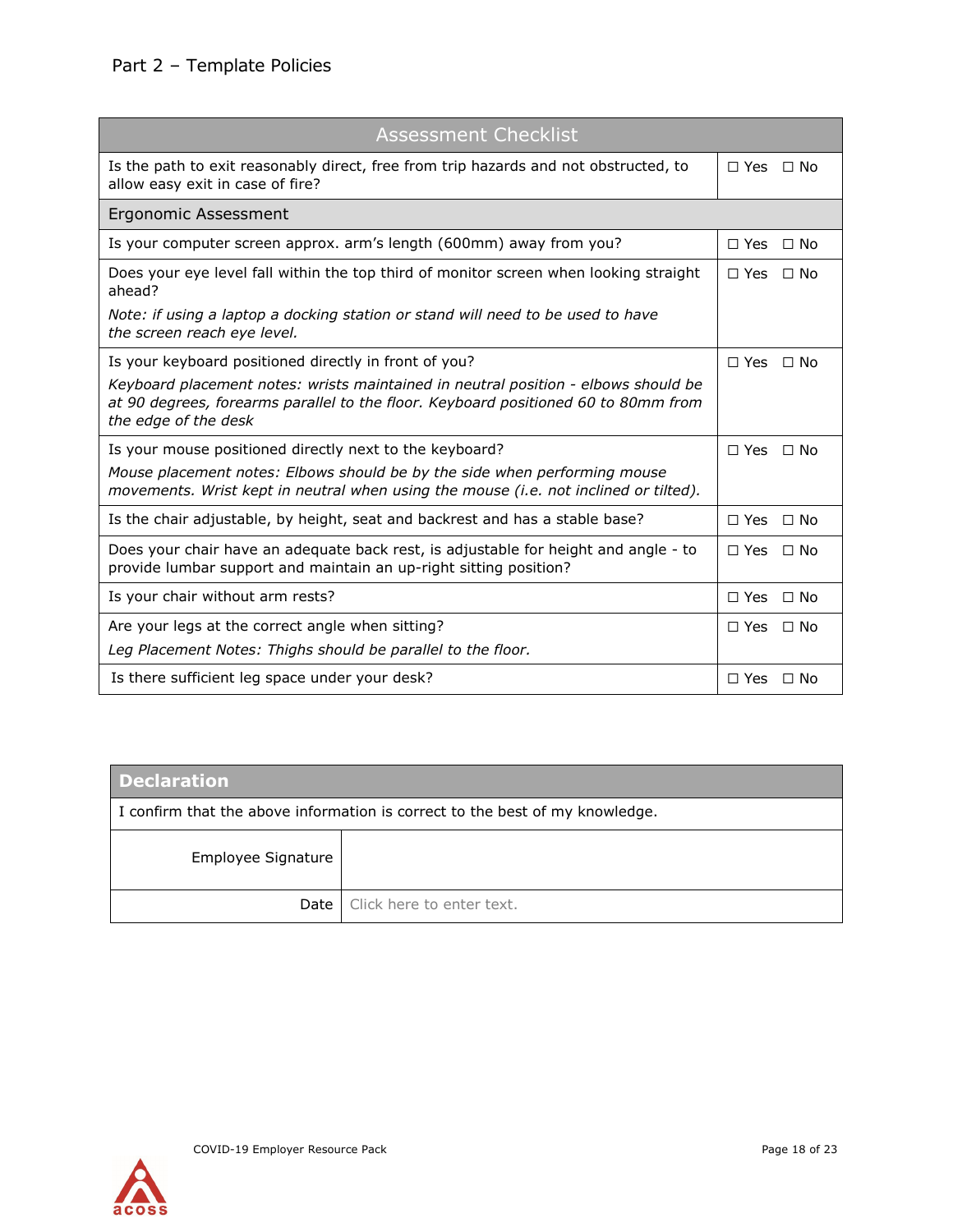# Detailed Workstation Ergonomics Self-Assessment

This assessment is best conducted with two people for more objective observation.

|                | Your Desk Chair                                                                                                                | <b>Yes</b> | <b>No</b>                                                                                                                                                                                                                                                                                                                                                                                                                                                                                                                                                                | <b>NA</b> | <b>Suggested Actions</b>                                                      |  |
|----------------|--------------------------------------------------------------------------------------------------------------------------------|------------|--------------------------------------------------------------------------------------------------------------------------------------------------------------------------------------------------------------------------------------------------------------------------------------------------------------------------------------------------------------------------------------------------------------------------------------------------------------------------------------------------------------------------------------------------------------------------|-----------|-------------------------------------------------------------------------------|--|
| $\mathbf 1$    | Can you adjust the height, seat and back of your chair<br>to achieve the posture in the diagram below?                         | $\Box$     | □                                                                                                                                                                                                                                                                                                                                                                                                                                                                                                                                                                        | □         | Obtain a fully adjustable<br>chair                                            |  |
|                | Wrist in a neutral<br>posture (straight).                                                                                      |            | Head upright and over your shoulders.<br>Eyes looking slightly downward<br>(30° range from horizontal line of sight)<br>without bending from the neck.<br>Back should be supported by the<br>backrest of the chair that promotes<br>the natural curve of the lower back.<br>Elbows bent at 90°, forearms horizontal.<br>Shoulders should be relaxed, but not<br>depressed.<br>Thighs horizontal with a<br>90°-110° angle at the hip.<br>Feet fully supported and flat on the floor.<br>If this isn't possible, then the feet should<br>be fully supported by a footrest. |           |                                                                               |  |
| $\overline{2}$ | Are your feet fully supported by the floor when you are<br>seated?                                                             | $\Box$     | □                                                                                                                                                                                                                                                                                                                                                                                                                                                                                                                                                                        | □         | Lower the chair<br>Use a footrest                                             |  |
| 3              | Does your chair provide support for your lower back?                                                                           | $\Box$     | $\Box$                                                                                                                                                                                                                                                                                                                                                                                                                                                                                                                                                                   | $\Box$    | Obtain a fully adjustable<br>chair<br>Adjust chair back<br>Obtain lumbar role |  |
| $\overline{2}$ | Are your feet fully supported by the floor when you are<br>seated?                                                             | $\Box$     | $\Box$                                                                                                                                                                                                                                                                                                                                                                                                                                                                                                                                                                   | $\Box$    | Lower the chair<br>Use a footrest                                             |  |
| 4              | When your back is supported, are you able to sit<br>without feeling pressure from the chair seat on the<br>back of your knees? | $\Box$     | $\Box$                                                                                                                                                                                                                                                                                                                                                                                                                                                                                                                                                                   | □         | Adjust seat pan<br>Add back support                                           |  |
| 5              | Do your arm rests allow you to get close to your<br>keyboard?                                                                  | $\Box$     | □                                                                                                                                                                                                                                                                                                                                                                                                                                                                                                                                                                        | $\Box$    | Lower arm rests<br>Remove arm rest<br>Obtain chair without arm<br>rests       |  |

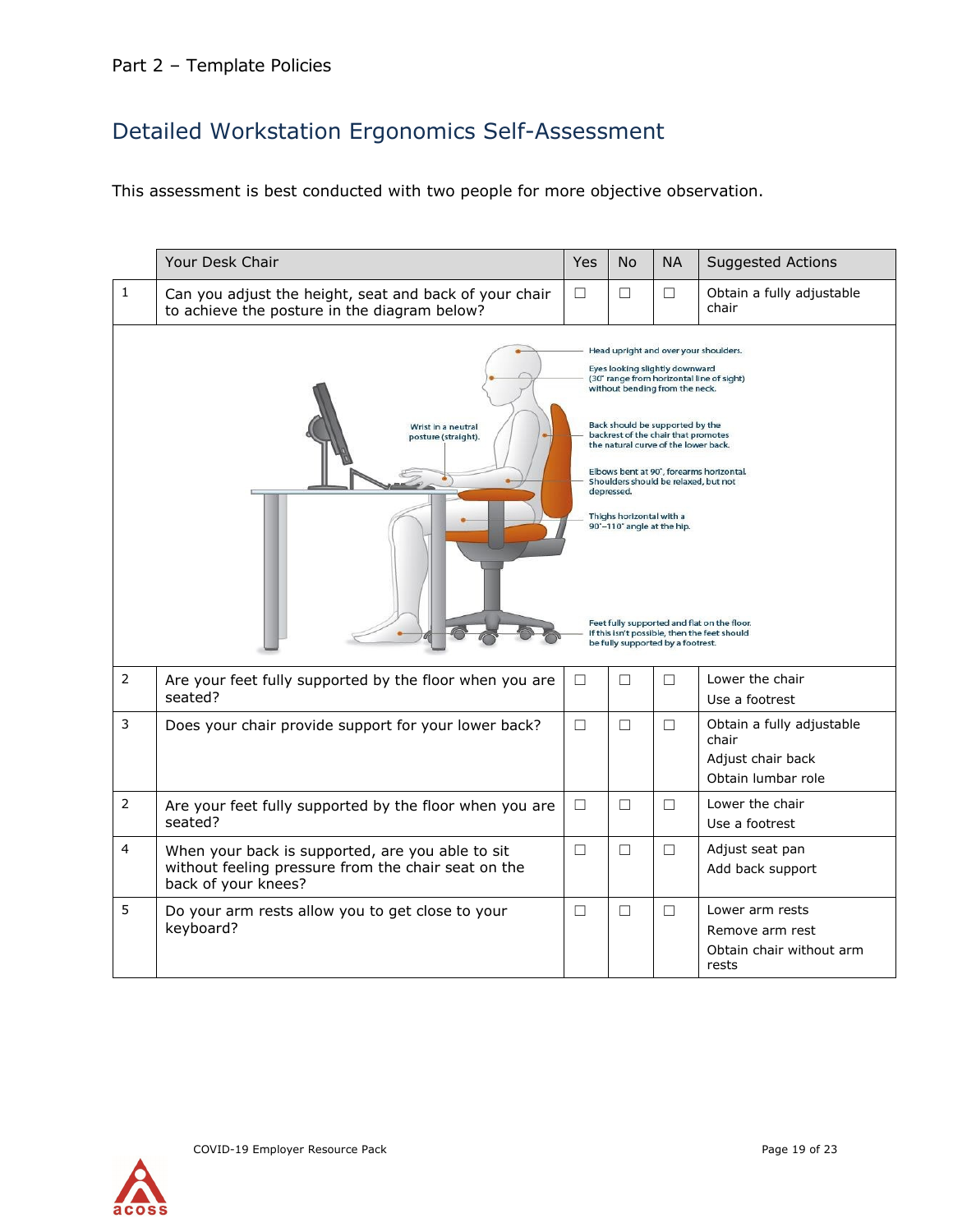## Part 2 – Template Policies

|                                                          | Your Work Surface                                                                                           | Yes    | No     | <b>NA</b> | Suggested Actions                                                                                                    |  |  |  |  |
|----------------------------------------------------------|-------------------------------------------------------------------------------------------------------------|--------|--------|-----------|----------------------------------------------------------------------------------------------------------------------|--|--|--|--|
| $\mathbf 1$                                              | Is your monitor positioned directly in front of you?                                                        | $\Box$ | $\Box$ | $\Box$    | Reposition monitor                                                                                                   |  |  |  |  |
| $\overline{2}$                                           | Is your monitor at least an arm's length away?                                                              | $\Box$ | $\Box$ | $\Box$    | Reposition monitor<br>Obtain alternative monitor, eg<br>flat screen                                                  |  |  |  |  |
| 3                                                        | Is your monitor slightly below eye level?                                                                   | $\Box$ | $\Box$ | $\Box$    | Add or remove monitor stand<br>Adjust monitor height                                                                 |  |  |  |  |
|                                                          | $0^{\circ}$<br>Maximum line of sight and a                                                                  |        |        |           |                                                                                                                      |  |  |  |  |
| $\overline{4}$                                           | Is your monitor and work surface free from glare?                                                           | $\Box$ | $\Box$ | $\Box$    | Position monitor to have<br>windows at side<br>Cover windows<br>Adjust overhead lighting<br>Obtain anti-glare screen |  |  |  |  |
| 4                                                        | Do you have appropriate light for reading or<br>handwriting documents and notes?                            | $\Box$ | $\Box$ | $\Box$    | Obtain desk lamp<br>Place on appropriate side for<br>handedness (left / right)                                       |  |  |  |  |
| 5                                                        | Are frequently used items located within usual<br>work area and occasionally used items in another<br>area? | $\Box$ | $\Box$ | $\Box$    | Rearrange workstation                                                                                                |  |  |  |  |
| Non-working area<br>Occasional work<br><b>Usual work</b> |                                                                                                             |        |        |           |                                                                                                                      |  |  |  |  |

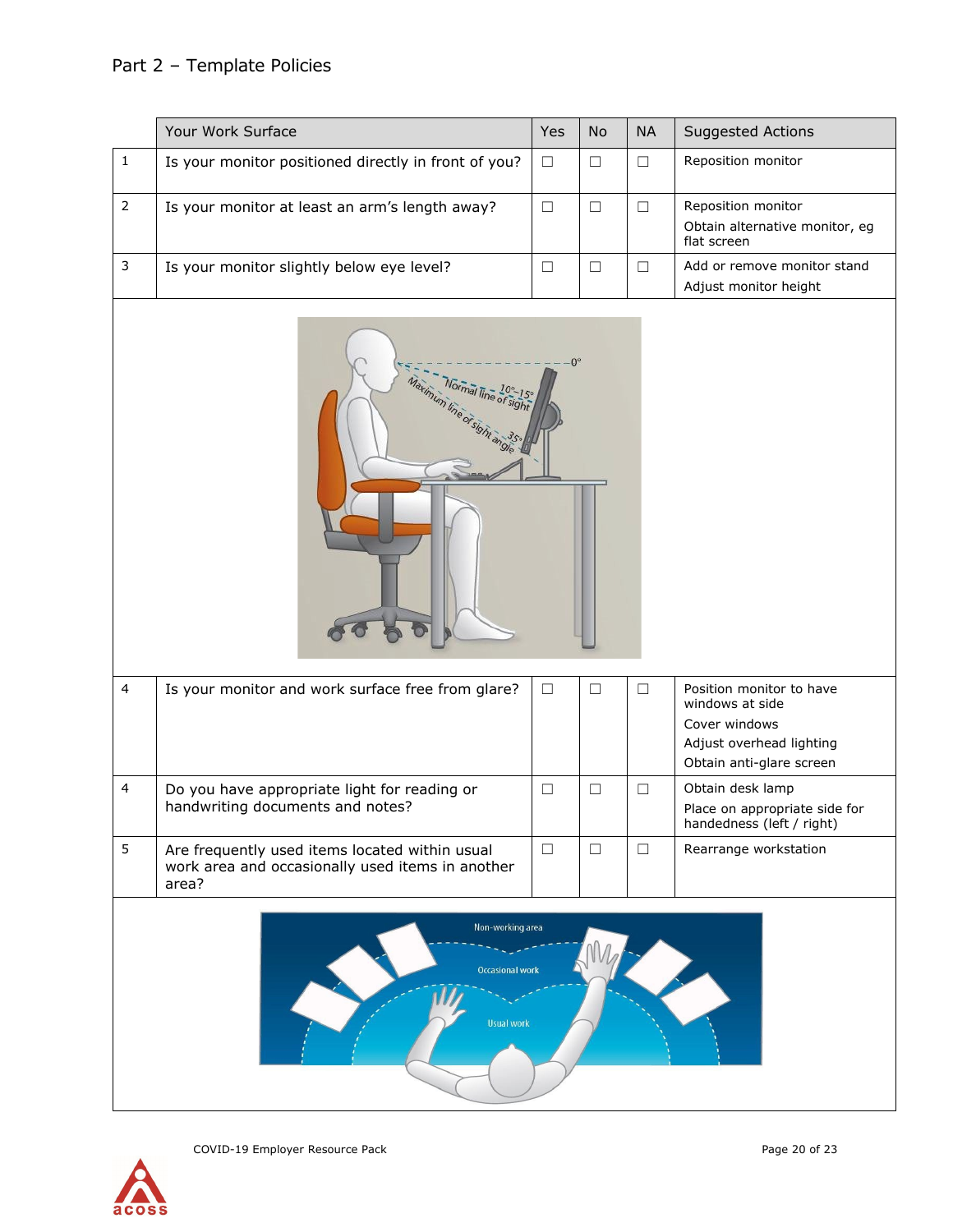|                | Your Keyboard and Mouse                                                                                                                                                                                                                 | Yes    | <b>No</b> | <b>NA</b> | <b>Suggested Actions</b>                                                             |
|----------------|-----------------------------------------------------------------------------------------------------------------------------------------------------------------------------------------------------------------------------------------|--------|-----------|-----------|--------------------------------------------------------------------------------------|
| $\mathbf{1}$   | Are your keyboard, mouse and work surface at<br>your elbow height?                                                                                                                                                                      | $\Box$ | $\Box$    | $\Box$    | Raise or lower workstation and<br>/or keyboard and / or chair                        |
| $\overline{2}$ | Are frequently used items within easy reach?                                                                                                                                                                                            | $\Box$ | $\Box$    | $\Box$    | Rearrange workstation                                                                |
| 3              | When using your keyboard and mouse, are your<br>wrists straight and your upper arms relaxed?<br>Your keyboard should be flat and not propped up<br>on keyboard legs as an angled keyboard may<br>place the write in an awkward posture. | $\Box$ | $\Box$    | $\Box$    | Recheck chair, raise or lower<br>Check posture<br>Check keyboard and mouse<br>height |
|                | Neutral wrist posture                                                                                                                                                                                                                   |        |           |           |                                                                                      |
| 4              | Is your mouse at the same level and as close as<br>possible to your keyboard?                                                                                                                                                           | $\Box$ | $\Box$    | $\Box$    | Move mouse closer to keyboard<br>Obtain larger keyboard tray                         |
| 5              | Is the mouse comfortable to use?<br>Rest your dominant hand by using mouse with<br>non-dominant hand periodically (change mouse<br>buttons in control panel)                                                                            | $\Box$ | $\Box$    | $\Box$    | Investigate alternative                                                              |
|                | <b>Breaks</b>                                                                                                                                                                                                                           | Yes    | No.       | <b>NA</b> | <b>Suggested Actions</b>                                                             |
| $\mathbf{1}$   | Do you take postural breaks every 30 minutes -                                                                                                                                                                                          | □      | $\Box$    | $\Box$    | Set reminders to take breaks                                                         |
|                | e.g. standing, walking to the printer, etc.?                                                                                                                                                                                            |        |           |           |                                                                                      |
| $\overline{2}$ | Do you take regular eye breaks from looking at<br>your monitor?                                                                                                                                                                         | $\Box$ | $\Box$    | $\Box$    | Focus to the long or medium<br>distances every 30 minutes                            |
|                | Accessories                                                                                                                                                                                                                             | Yes    | <b>No</b> | <b>NA</b> | <b>Suggested Actions</b>                                                             |
| $\mathbf{1}$   | Is there a sloped desk surface or angle board for<br>reading and writing if required?                                                                                                                                                   | $\Box$ | □         | $\Box$    | Obtain angle board                                                                   |
| 2              | Is there a document holder either beside screen<br>or between screen and keyboard if required?                                                                                                                                          | $\Box$ | $\Box$    | $\Box$    | Obtain document holder                                                               |
| 3              | Are you using a headset or speaker phone if you<br>are writing or keying while talking on the phone?                                                                                                                                    | □      | $\Box$    | $\Box$    | Obtain headset or use speaker<br>phone                                               |
|                | Laptop                                                                                                                                                                                                                                  | Yes    | <b>No</b> | <b>NA</b> | <b>Suggested Actions</b>                                                             |
| $\mathbf{1}$   | If using a laptop for long periods, are you using:<br>A full-sized external mouse and keyboard<br>$\overline{\phantom{0}}$<br>A docking station with full-sized monitor or<br>$\overline{\phantom{a}}$<br>laptop stand                  | $\Box$ | □         | $\Box$    | Obtain necessary equipment                                                           |
|                | Hot Desking                                                                                                                                                                                                                             | Yes    | <b>No</b> | <b>NA</b> | <b>Suggested Actions</b>                                                             |

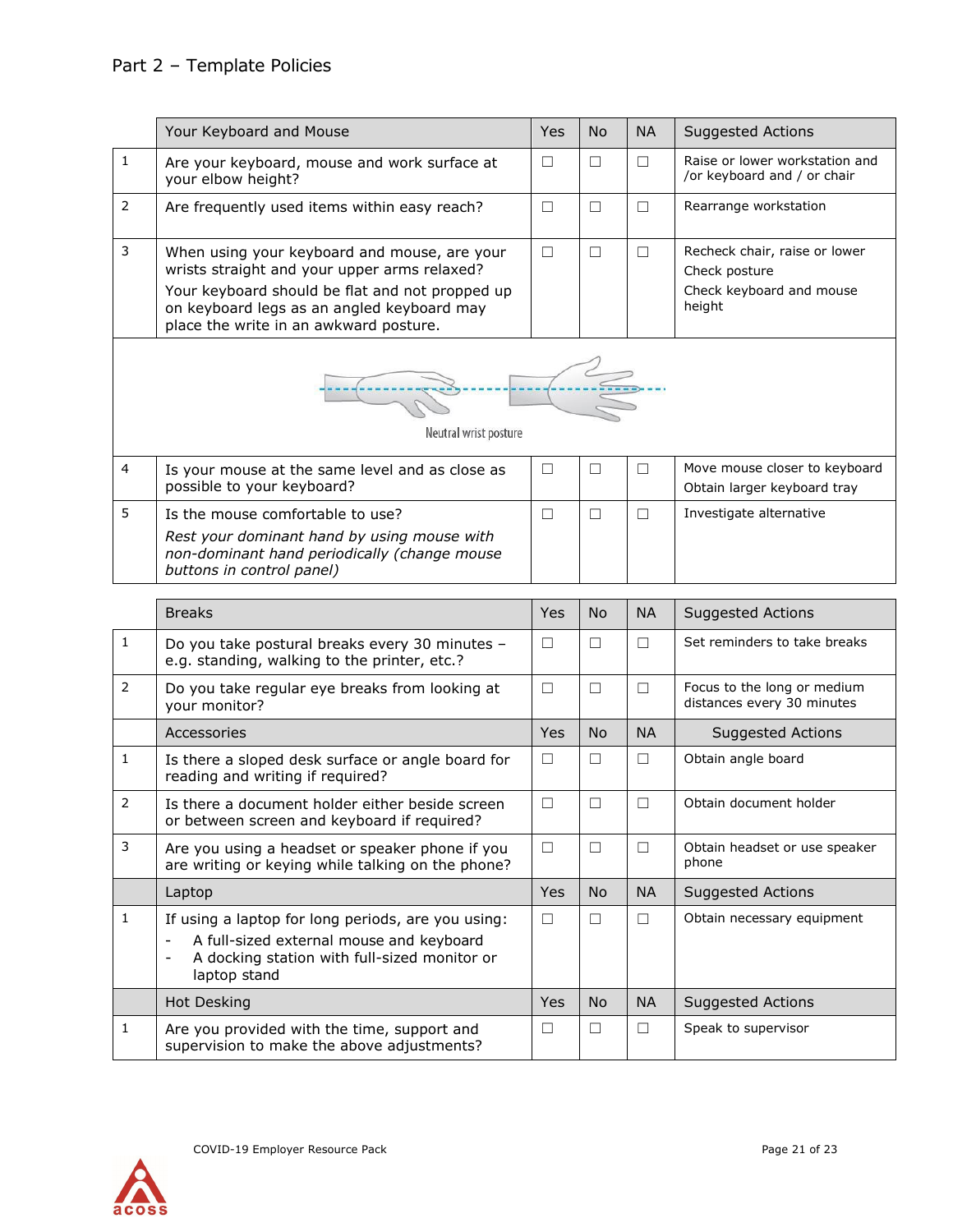<span id="page-21-0"></span>

| <b>Supervisor Name</b> |  |
|------------------------|--|
| Position               |  |
| Date                   |  |
| Signature              |  |
| Comments:              |  |
|                        |  |
|                        |  |
|                        |  |
|                        |  |
|                        |  |